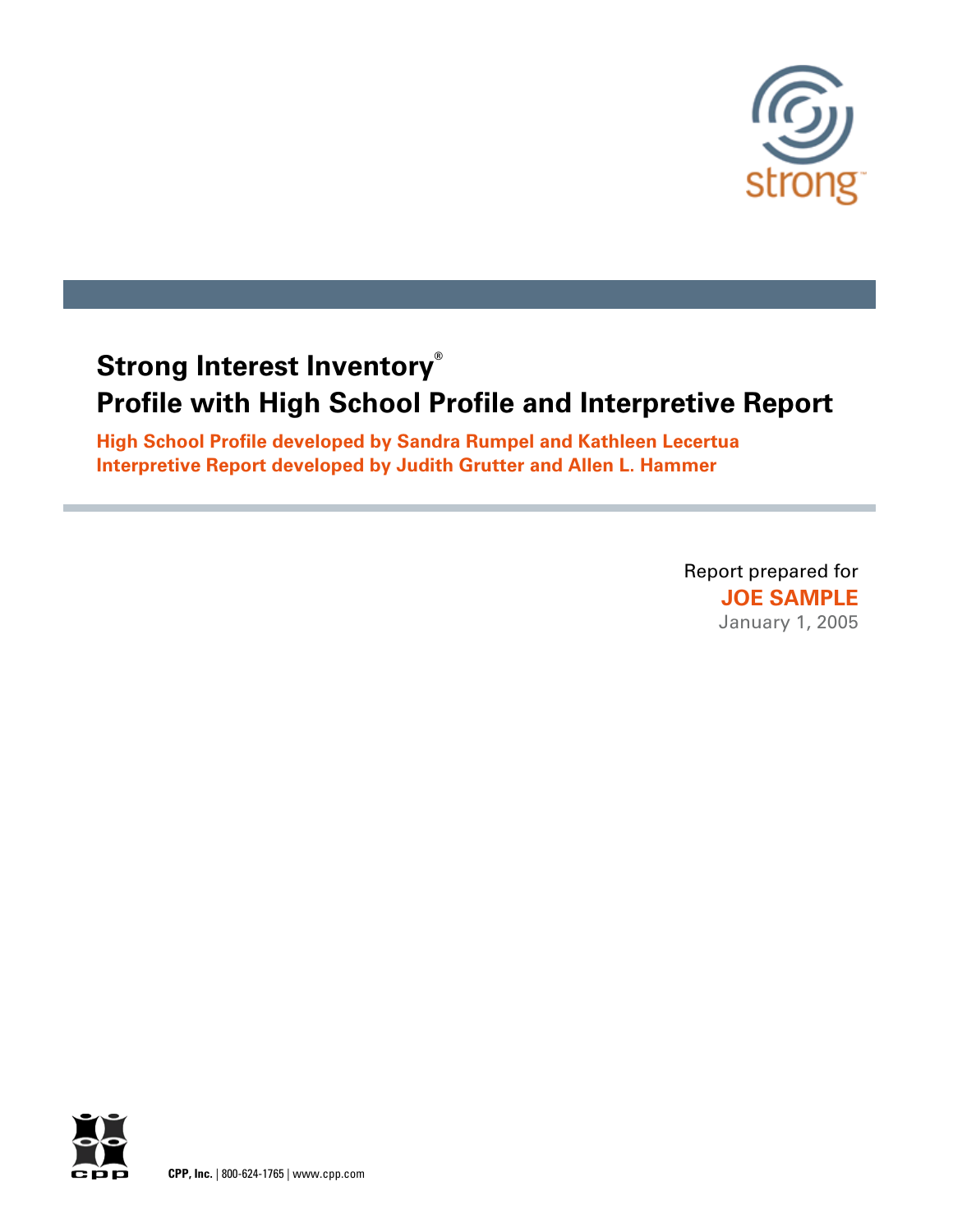

## **HOW THE STRONG CAN HELP YOU**

The *Strong Interest Inventory*® instrument is a powerful tool that can help you make satisfying decisions about your career and education. Whether you are just starting out in your career, thinking about a change, or considering education options for career preparation, you can benefit from the wealth of information reflected in your *Strong* results. Understanding your *Strong* Profile can help you identify a career focus and begin your career planning and exploration process.

Keep in mind that the *Strong* measures interests, not skills or abilities, and that the results can help guide you toward rewarding careers, work activities, education programs, and leisure activities—all based on your interests. As you review your Profile, remember that managing your career is not a one-time decision but a series of decisions made over your lifetime.

#### **HOW YOU WILL BENEFIT**

The *Strong* can be a valuable tool in helping you identify your interests, enabling you to

- **·** Achieve satisfaction in your work
- **·** Identify career options consistent with your interests
- **·** Choose appropriate education and training relevant to your interests
- **·** Maintain balance between your work and leisure activities
- **·** Understand aspects of your personality most closely associated with your interests
- **·** Determine your preferred learning environments
- **·** Learn about your preferences for leadership, risk taking, and teamwork
- **·** Use interests in shaping your career direction
- **·** Decide on a focus for the future
- **·** Direct your own career exploration at various stages in your life

#### **HOW YOUR RESULTS ARE ORGANIZED**

#### **Section 1. General Occupational Themes**

Describes your interests, work activities, potential skills, and personal values in six broad areas: Realistic (R), Investigative (I), Artistic (A), Social (S), Enterprising (E), and Conventional (C).

#### **Section 2. Basic Interest Scales**

Identifies specific interest areas within the six General Occupational Themes, indicating areas likely to be most motivating and rewarding for you.

#### **Section 3. Occupational Scales**

Compares your likes and dislikes with those of people who are satisfied working in various occupations, indicating your likely compatibility of interests.

#### **Section 4. Personal Style Scales**

Describes preferences related to work style, learning, leadership, risk taking, and teamwork, providing insight into work and education environments most likely to fit you best.

#### **Section 5. Profile Summary**

Provides a graphic snapshot of Profile results for immediate, easy reference.

#### **Section 6. Response Summary**

Summarizes your responses within each category of Strong items, providing interpretive data useful to your career professional.

*Note to professional: Check the Response Summary on page 9 of the Profile before beginning your interpretation.*



**CPP, Inc.** | 800-624-1765 | www.cpp.com

Strong Interest Inventory® Copyright © 1933, 1938, 1945, 1946, 1966, 1968, 1974, 1981, 1985, 1994, 2004 by CPP, Inc. All rights reserved. No part of this publication may be reproduced in any form or manner without prior written permission from CPP, Inc. Strong Interest Inventory is a registered trademark and the CPP and Strong logos are trademarks of CPP, Inc. Strong Interest Inventory is a registered trademark and the CPP and Strong logos are trademarks of CPP, Inc.<br>O\*NET™ is a trademark of the U.S. Department of Labor, Employment and Training Administration.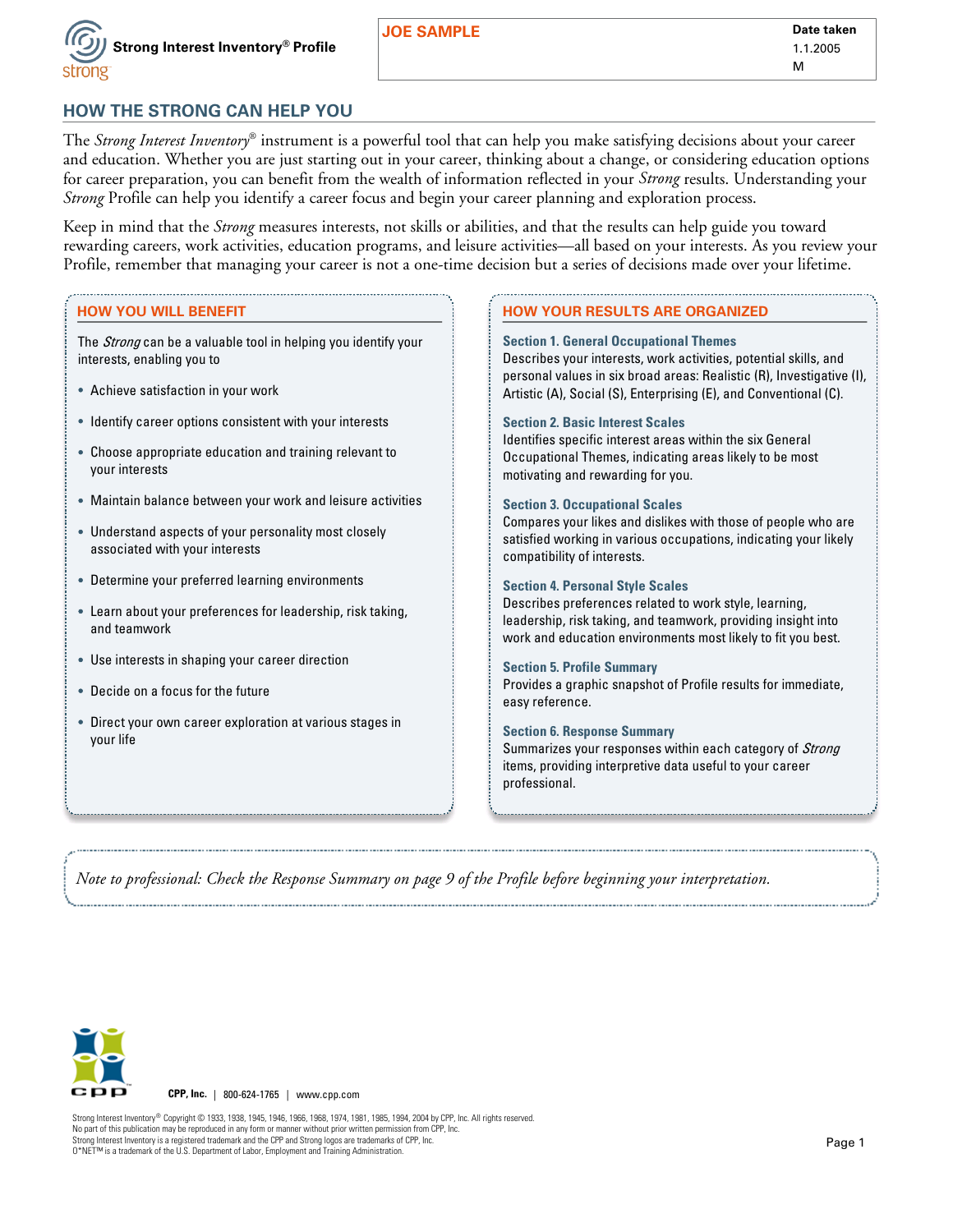#### **Strong Interest Inventory® Profile JOE SAMPLE |** Page 2

## **GENERAL OCCUPATIONAL THEMES SECTION 1**

The General Occupational Themes (GOTs) measure six broad interest patterns that can be used to describe your work personality. Most people's interests are reflected by two or three Themes, combined to form a cluster of interests. Work activities, potential skills, and values can also be classified into these six Themes. This provides a direct link between your interests and the career and education possibilities likely to be most meaningful to you.

Your *standard scores* are based on the average scores of a combined group of working adults. However, because research shows that men and women tend to respond differently in these areas, your *interest levels* (Very Little, Little, Moderate, High, Very High) were determined by comparing your scores against the average scores for your gender.

### **THEME DESCRIPTIONS**

| <b>THEME</b>         | <b>CODE</b>                                                          | <b>INTERESTS</b>                                                                   | <b>WORK ACTIVITIES</b>                                                                                    | <b>POTENTIAL SKILLS</b>                                                          | <b>VALUES</b>                                     |  |
|----------------------|----------------------------------------------------------------------|------------------------------------------------------------------------------------|-----------------------------------------------------------------------------------------------------------|----------------------------------------------------------------------------------|---------------------------------------------------|--|
| <b>Social</b>        | S                                                                    | People, teamwork, helping,<br>community service                                    | Teaching, caring for people,<br>counseling, training<br>employees                                         | People skills, verbal ability,<br>listening, showing<br>understanding            | Cooperation, generosity,<br>service to others     |  |
| <b>Artistic</b>      | Self-expression, art<br>appreciation,<br>A<br>communication, culture |                                                                                    | Composing music,<br>performing, writing,<br>creating visual art                                           | Creativity, musical ability,<br>artistic expression                              | Beauty, originality,<br>independence, imagination |  |
| <b>Enterprising</b>  | E                                                                    | Business, politics,<br>leadership,<br>entrepreneurship                             | Selling, managing,<br>persuading, marketing                                                               | Verbal ability, ability to<br>motivate and direct others                         | Risk taking, status,<br>competition, influence    |  |
| <b>Realistic</b>     | Machines, computer<br>networks, athletics, working<br>R<br>outdoors  |                                                                                    | Operating equipment, using<br>tools, building, repairing,<br>providing security                           | Mechanical ingenuity and<br>dexterity, physical<br>coordination                  | Tradition, practicality,<br>common sense          |  |
| <b>Conventional</b>  | C                                                                    | Organization, data<br>management, accounting,<br>investing, information<br>systems | Setting up procedures and<br>systems, organizing,<br>keeping records, developing<br>computer applications | Ability to work with<br>numbers, data analysis,<br>finances, attention to detail | Accuracy, stability,<br>efficiency                |  |
| <b>Investigative</b> |                                                                      | Science, medicine,<br>mathematics, research                                        | Performing lab work,<br>solving abstract problems,<br>conducting research                                 | Mathematical ability,<br>researching, writing,<br>analyzing                      | Independence, curiosity,<br>learning              |  |

| <b>YOUR HIGHEST THEMES</b>            | <b>YOUR THEME CODE</b> |
|---------------------------------------|------------------------|
| <b>Social, Artistic, Enterprising</b> | <b>SAE</b>             |

| <b>THEME</b>         | <b>CODE</b> | <b>STANDARD SCORE &amp; INTEREST LEVEL</b> |                    |                 |                  |      |  | <b>STD SCORE</b> |
|----------------------|-------------|--------------------------------------------|--------------------|-----------------|------------------|------|--|------------------|
|                      |             | < 30                                       | 40                 |                 | 60<br>50         | 70 > |  |                  |
| <b>Social</b>        | S           |                                            |                    |                 | <b>VERY HIGH</b> |      |  | 62               |
| <b>Artistic</b>      | Æ           |                                            |                    |                 | <b>HIGH</b>      |      |  | 60               |
| <b>Enterprising</b>  |             |                                            |                    | <b>MODERATE</b> |                  |      |  | 52               |
| <b>Realistic</b>     | R           |                                            | <b>VERY LITTLE</b> |                 |                  |      |  | 38               |
| <b>Conventional</b>  |             |                                            | <b>VERY LITTLE</b> |                 |                  |      |  | 3 <sup>7</sup>   |
| <b>Investigative</b> |             |                                            | <b>VERY LITTLE</b> |                 |                  |      |  | 35               |

The charts above display your GOT results in descending order, from your highest to least level of interest. Referring to the Theme Descriptions provided, determine how well your results fit for you. Do your highest Themes ring true? Look at your next highest level of interest and ask yourself the same question. You may wish to highlight the Theme descriptions on this page that seem to fit you best.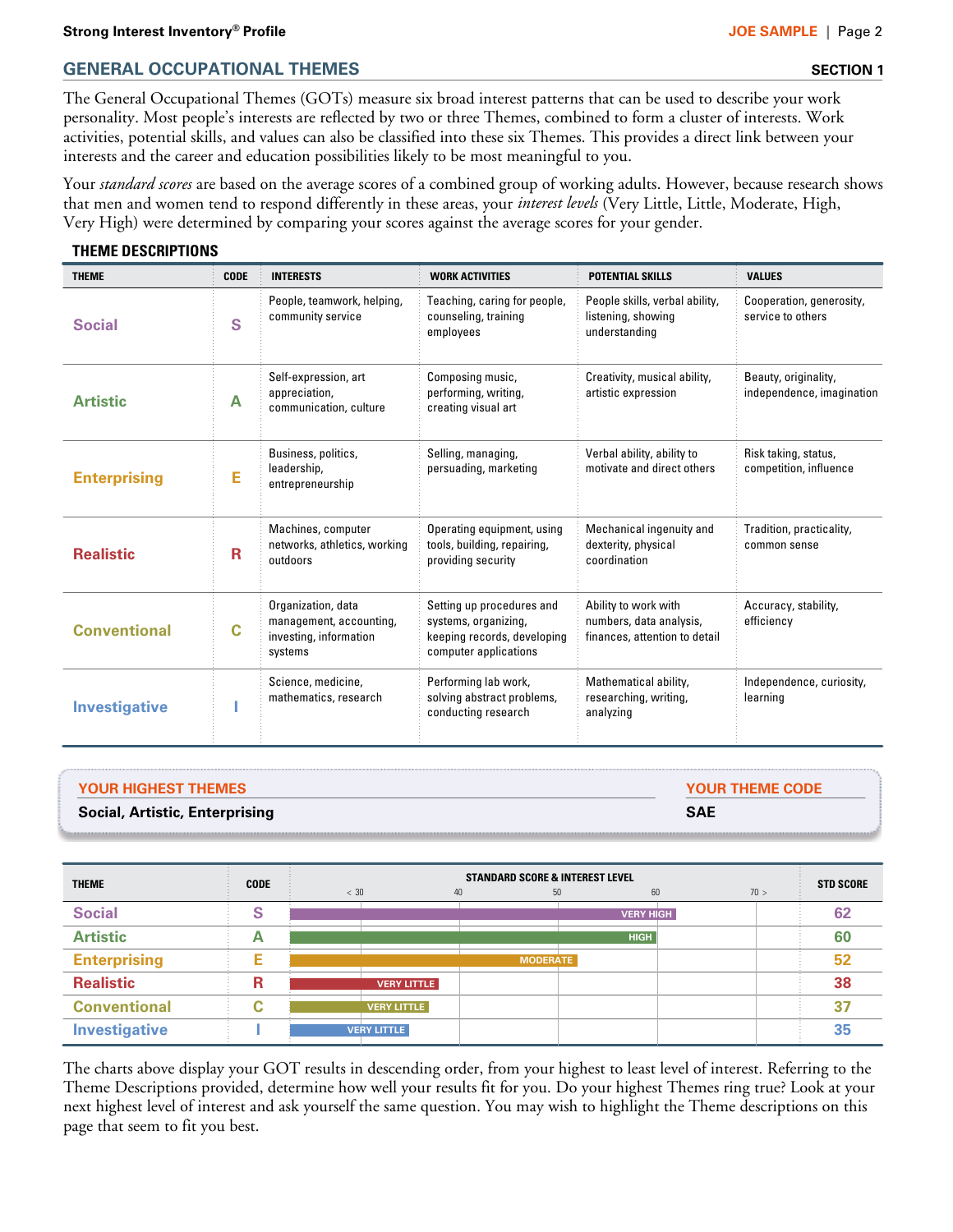#### **Strong Interest Inventory® Profile JOE SAMPLE |** Page 3

## **BASIC INTEREST SCALES** SECTION 2

The Basic Interest Scales represent specific interest areas that often point to work activities, projects, course work, and leisure activities that are personally motivating and rewarding. As with the General Occupational Themes, your interest levels (Very Little, Little, Moderate, High, Very High) were determined by comparing your scores against the average scores for your gender.

As you review your results in the charts below, note your top interest areas and your areas of least interest, and think about how they relate to your work, educational, and leisure activities. Take time to consider any top interest areas that are not currently part of your work or lifestyle and think about how you might be able to incorporate them into your plans.

#### **YOUR TOP FIVE INTEREST AREAS AREAS AREAS AREAS AREAS AREAS AREAS AREAS AREAS AREAS AREAS AREAS AREAS**

- **1. Teaching & Education (S)**
- **2. Athletics (R)**
- **3. Marketing & Advertising (E)**
- **4. Writing & Mass Communication (A)**
- **5. Visual Arts & Design (A)**

#### **SOCIAL — Very High .**

| <b>BASIC INTEREST SCALE</b>        | <b>STD SCORE &amp; INTEREST LEVEL</b> |    |              |    |           |      |              |  |
|------------------------------------|---------------------------------------|----|--------------|----|-----------|------|--------------|--|
|                                    | $\frac{1}{2} < 30$                    | 40 | $50^{\circ}$ | 60 |           | 70 > | <b>SCORE</b> |  |
| <b>Teaching &amp; Education</b>    |                                       |    |              |    | <b>VH</b> |      | 70           |  |
| Human Resources & Training         |                                       |    |              | м  |           |      | 56           |  |
| Counseling & Helping               |                                       |    |              | М  |           |      | 52           |  |
| Social Sciences                    |                                       |    | M            |    |           |      | 49           |  |
| <b>Healthcare Services</b>         |                                       |    | M            |    |           |      | 45           |  |
| <b>Religion &amp; Spirituality</b> |                                       |    | M            |    |           |      | 44           |  |

#### **ARTISTIC — High .**

| <b>BASIC INTEREST SCALE</b>  | $\frac{1}{2} < 30$ | <b>STD SCORE &amp; INTEREST LEVEL</b><br>40<br>$50^{\circ}$ |   | 60 | 70 ><br>$\vdots$ | <b>STD</b><br><b>SCORE</b> |
|------------------------------|--------------------|-------------------------------------------------------------|---|----|------------------|----------------------------|
| Writing & Mass Communication |                    |                                                             | Н |    |                  | 60                         |
| Visual Arts & Design         |                    |                                                             | M |    |                  | 56                         |
| <b>Performing Arts</b>       |                    |                                                             | M |    |                  | 54                         |
| <b>Culinary Arts</b>         |                    |                                                             | M |    |                  | 54                         |

#### **ENTERPRISING — Moderate.**

| <b>BASIC INTEREST SCALE</b> | $\frac{1}{2} < 30$ | 40 | 50 | <b>STD SCORE &amp; INTEREST LEVEL</b><br>60 | 70 > | <b>STD</b><br><b>SCORE</b> |
|-----------------------------|--------------------|----|----|---------------------------------------------|------|----------------------------|
| Marketing & Advertising     |                    |    |    | Н                                           |      | 61                         |
| <b>Sales</b>                |                    |    | M  |                                             |      | 50                         |
| Management                  |                    |    | M  |                                             |      | 48                         |
| Politics & Public Speaking  |                    |    | M  |                                             |      | 48                         |
| Law                         |                    | VL |    |                                             |      | 37                         |
| Entrepreneurship            |                    | VL |    |                                             |      | 37                         |

**Mechanics & Construction (R) Science (I) Finance & Investing (C)**

#### **REALISTIC — Very Little .**

| <b>BASIC INTEREST SCALE</b>                | $\frac{1}{2} < 30$ | 40 | <b>STD SCORE &amp; INTEREST LEVEL</b><br>60<br>50 |   | 70 > | <b>STD</b><br><b>SCORE</b> |
|--------------------------------------------|--------------------|----|---------------------------------------------------|---|------|----------------------------|
| <b>Athletics</b>                           |                    |    |                                                   | н |      | 66                         |
| Nature & Agriculture                       |                    |    |                                                   |   |      | 41                         |
| <b>Computer Hardware &amp; Electronics</b> |                    | VL |                                                   |   |      | 37                         |
| Military                                   |                    | VL |                                                   |   |      | 36                         |
| <b>Protective Services</b>                 |                    |    |                                                   |   |      | 35                         |
| <b>Mechanics &amp; Construction</b>        |                    | Vl |                                                   |   |      | 33                         |

#### **CONVENTIONAL — Very Little .**

| <b>BASIC INTEREST SCALE</b>       | $\frac{1}{2} < 30$ | 40 | <b>STD SCORE &amp; INTEREST LEVEL</b><br>60<br>50 | 70 > 1 | <b>STD</b><br><b>SCORE</b> |
|-----------------------------------|--------------------|----|---------------------------------------------------|--------|----------------------------|
| Programming & Information Systems |                    |    |                                                   |        | 47                         |
| <b>Office Management</b>          |                    |    |                                                   |        | 43                         |
| Taxes & Accounting                |                    |    |                                                   |        | 35                         |
| Finance & Investing               |                    |    |                                                   |        | 34                         |

#### **INVESTIGATIVE — Very Little .**

| <b>BASIC INTEREST SCALE</b> | $\frac{1}{2} < 30$ | 40 | 50 | <b>STD SCORE &amp; INTEREST LEVEL</b> | 60 | 70 > 1 | <b>STD</b><br><b>SCORE</b> |
|-----------------------------|--------------------|----|----|---------------------------------------|----|--------|----------------------------|
| <b>Medical Science</b>      |                    |    |    |                                       |    |        | 38                         |
| <b>Mathematics</b>          |                    | VI |    |                                       |    |        | 38                         |
| Research                    |                    | VI |    |                                       |    |        | 36                         |
| Science                     |                    |    |    |                                       |    |        | 33                         |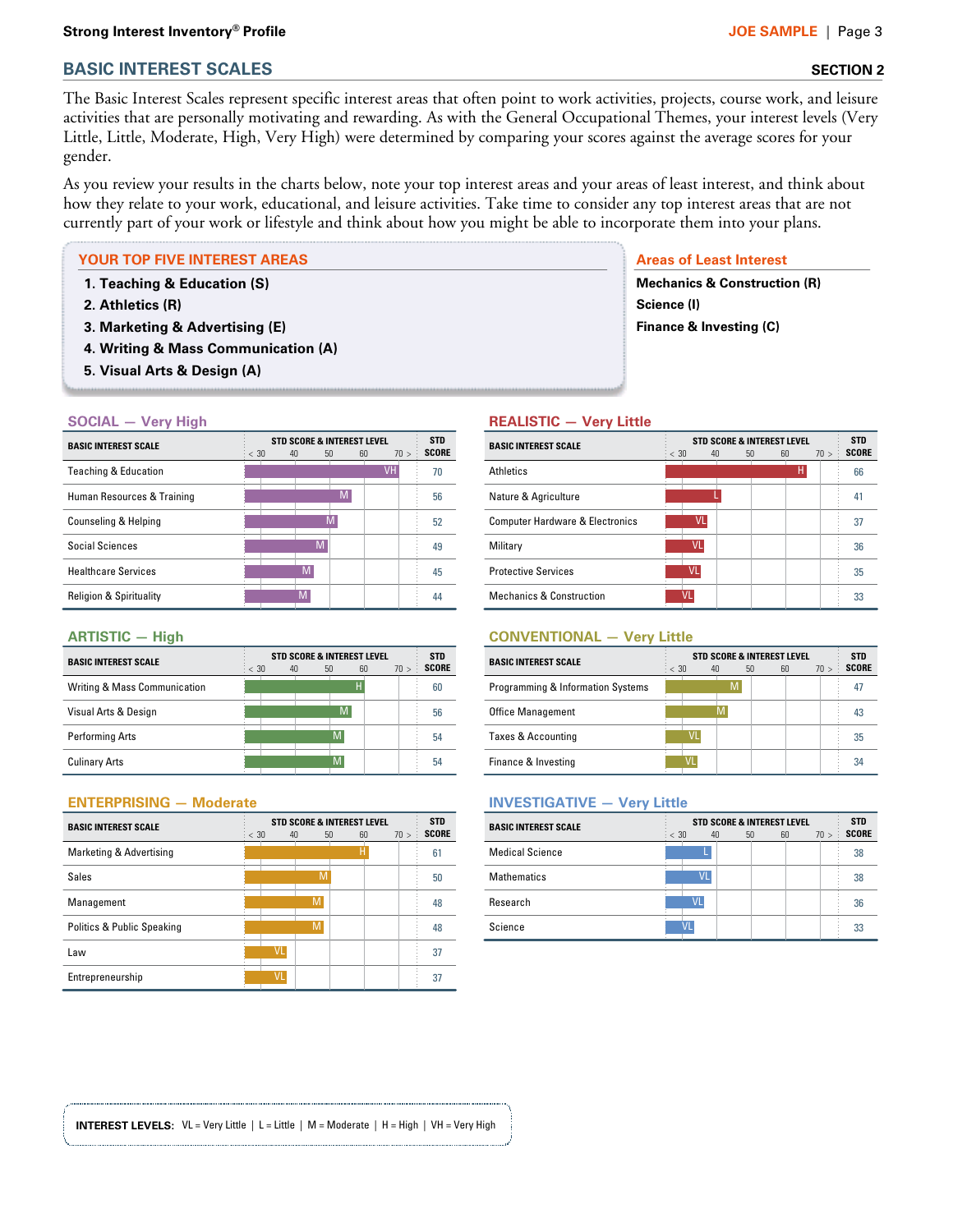This section highlights your Profile results on the Occupational Scales of the *Strong*. On the next three pages you will find your scores for 122 occupations. The 10 occupations most closely aligned with your interests are listed in the summary chart below. Keep in mind that the occupations listed in your Profile results are just *some* of the many occupations linked to your interests that you might want to consider. They do not indicate those you "should" pursue. It is helpful to think of each occupation as a single example of a much larger group of occupational titles to consider.

Your score on an Occupational Scale shows how similar your interests are to those of people of your gender who have been working in, and are satisfied with, that occupation. The higher your score, the more likes and dislikes you share with those individuals. The Theme Codes associated with each occupation indicate the GOTs most commonly found among people employed in that occupation.

| <b>YOUR TOP TEN STRONG OCCUPATIONS</b>                                                                                                                                                            | <b>Occupations of</b>                                                                                                                                       |
|---------------------------------------------------------------------------------------------------------------------------------------------------------------------------------------------------|-------------------------------------------------------------------------------------------------------------------------------------------------------------|
| 1. Special Education Teacher (SEA)<br>2. College Instructor (S)<br>3. Speech Pathologist (SA)<br>4. Social Worker (SA)<br>5. Community Service Director (SE)<br><b>6. Corporate Trainer (AES)</b> | <b>Dissimilar Interest</b><br><b>Physicist (IRA)</b><br><b>Chemist (IR)</b><br><b>Veterinarian (IR)</b><br>Engineer (RI)<br><b>Medical Technician (IRE)</b> |
| 7. Advertising Account Manager (AE)<br>8. Elementary School Teacher (S)<br>9. Broadcast Journalist (AE)<br>10. Parks & Recreation Manager (SE)                                                    |                                                                                                                                                             |

As you read through your Occupational Scales results on this and the following pages, note the names of those occupations for which you scored "Similar." Those are the occupations you might want to explore first. If you have no scores in this range, take a look at those in the midrange and begin there. You might also consider occupations of least interest or for which you scored "Dissimilar"; however, keep in mind that you are likely to have little in common with people in those types of work and probably would contribute to such occupations in a unique way. Your career professional can guide you further in this process.

You can learn about occupations from information found in a public library, in the career library of a college or university near you, in a professional career center, or on the Internet. A recommended online source for occupational information is the O\*NET™ database at http://online.onetcenter.org. You can also learn a lot about an occupation by talking to people who are working in that particular occupation. These people can describe their day-to-day work and tell you what they like and dislike about it.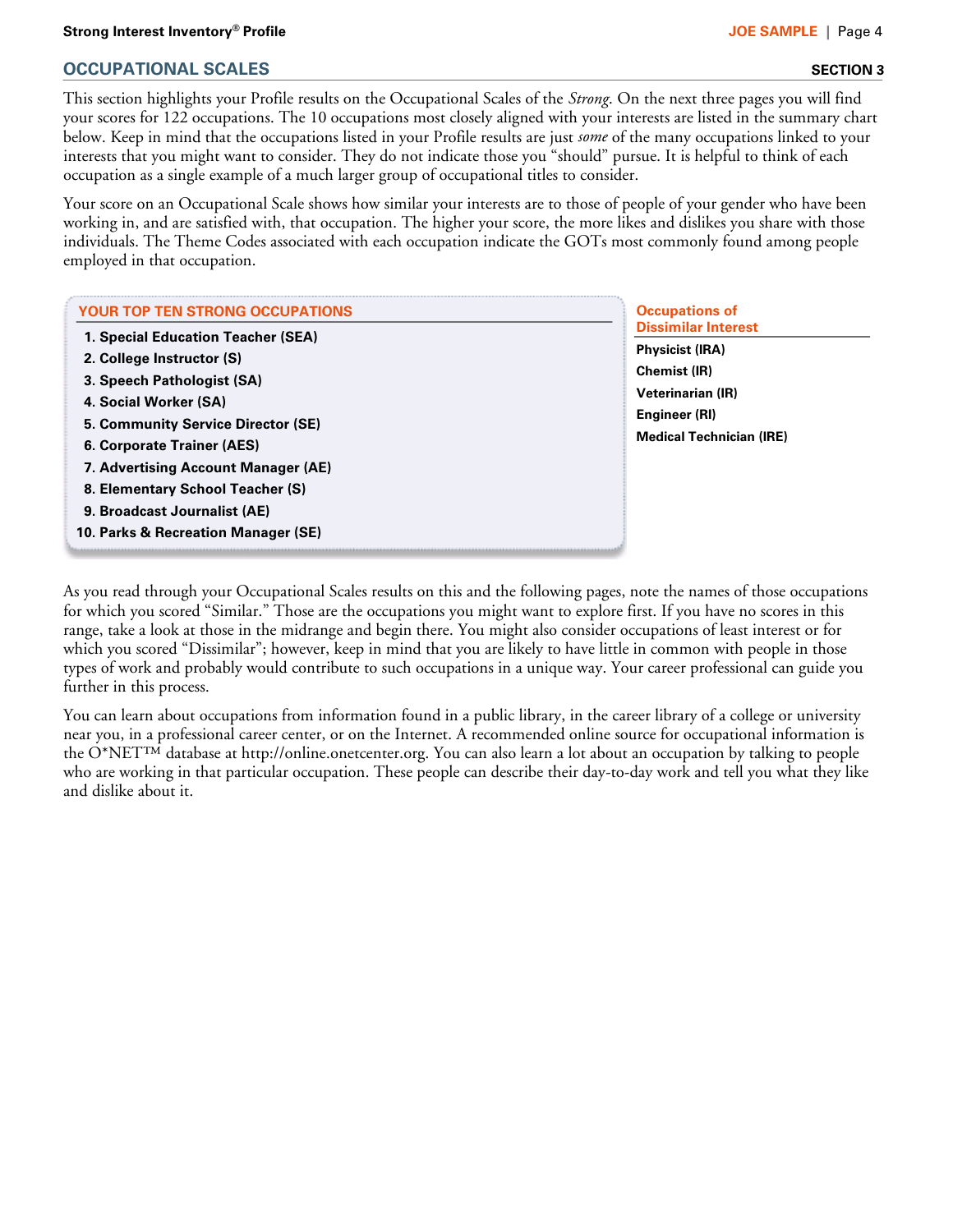#### **SOCIAL – Helping, Instructing, Caregiving**

| <b>SEA</b> | <b>Special Education Teacher</b>      |  | 20 | 30 | 40 | 50 | 55<br>60 | <b>SCORE</b> |
|------------|---------------------------------------|--|----|----|----|----|----------|--------------|
|            |                                       |  |    |    |    |    |          | 72           |
| S          | <b>College Instructor</b>             |  |    |    |    |    |          | 67           |
| <b>SA</b>  | Speech Pathologist                    |  |    |    |    |    |          | 67           |
| <b>SA</b>  | Social Worker                         |  |    |    |    |    |          | 66           |
| <b>SE</b>  | <b>Community Service Director</b>     |  |    |    |    |    |          | 63           |
| S          | <b>Elementary School Teacher</b>      |  |    |    |    |    |          | 61           |
| <b>SE</b>  | <b>Parks &amp; Recreation Manager</b> |  |    |    |    |    |          | 58           |
| SAR        | <b>Recreation Therapist</b>           |  |    |    |    |    |          | 56           |
| <b>SE</b>  | School Counselor                      |  |    |    |    |    |          | 55           |
| SA         | Foreign Language Teacher              |  |    |    |    |    |          | 53           |
| <b>SEA</b> | Social Science Teacher                |  |    |    |    |    |          | 48           |
| SA         | <b>Occupational Therapist</b>         |  |    |    |    |    |          | 47           |
| SA         | Minister                              |  |    |    |    |    |          | 44           |
| SAI        | <b>Rehabilitation Counselor</b>       |  |    |    |    |    |          | 43           |
| <b>SEC</b> | <b>School Administrator</b>           |  |    |    |    |    |          | 37           |
| <b>SEC</b> | Dietitian                             |  |    |    |    |    |          | 35           |
| <b>SR</b>  | <b>Physical Education Teacher</b>     |  |    |    |    |    |          | 27           |
| <b>SCE</b> | <b>Licensed Practical Nurse</b>       |  |    |    |    |    |          | 24           |
| <b>SIR</b> | <b>Physical Therapist</b>             |  |    |    |    |    |          | 23           |
| SAI        | <b>Registered Nurse</b>               |  |    |    |    |    |          | 21           |
| SIR        | <b>Athletic Trainer</b>               |  |    |    |    |    |          | 7            |

#### **Similar results (40 and above)**

You share interests with men in that occupation and probably would enjoy the work.

#### **Midrange results (30–39)**

You share some interests with men in that occupation and probably would enjoy some of the work.

#### **Dissimilar results (29 and below)**

You share few interests with men in that occupation and probably would not enjoy the work.

#### For more information about any of these occupations, visit O\*NET™ online at http://online.onetcenter.org.

#### **ARTISTIC – Creating or Enjoying Art, Drama, Music, Writing**

| <b>THEME</b><br>CODE | <b>OCCUPATIONAL SCALE</b>          | 10 | <b>DISSIMILAR</b><br>20<br>15 | <b>MIDRANGE</b><br>30<br>40 | <b>SIMILAR</b><br>55<br>50<br>60 | <b>STD</b><br><b>SCORE</b> |
|----------------------|------------------------------------|----|-------------------------------|-----------------------------|----------------------------------|----------------------------|
| AES                  | <b>Corporate Trainer</b>           |    |                               |                             |                                  | 63                         |
| AE                   | <b>Advertising Account Manager</b> |    |                               |                             |                                  | 61                         |
| AE                   | <b>Broadcast Journalist</b>        |    |                               |                             |                                  | 60                         |
| A                    | Musician                           |    |                               |                             |                                  | 57                         |
| AE                   | <b>Public Relations Director</b>   |    |                               |                             |                                  | 54                         |
| ASI                  | <b>ESL Instructor</b>              |    |                               |                             |                                  | 52                         |
| A                    | <b>Graphic Designer</b>            |    |                               |                             |                                  | 49                         |
| A                    | Reporter                           |    |                               |                             |                                  | 48                         |
| AI                   | Editor                             |    |                               |                             |                                  | 47                         |
| A                    | Librarian                          |    |                               |                             |                                  | 47                         |
| AS                   | <b>Art Teacher</b>                 |    |                               |                             |                                  | 44                         |
| ASE                  | <b>English Teacher</b>             |    |                               |                             |                                  | 44                         |
| A                    | Artist                             |    |                               |                             |                                  | 42                         |
| AE                   | <b>Interior Designer</b>           |    |                               |                             |                                  | 42                         |
| A                    | Attorney                           |    |                               |                             |                                  | 41                         |
| ARE                  | Photographer                       |    |                               |                             |                                  | 40                         |
| AI                   | <b>Technical Writer</b>            |    |                               |                             |                                  | 39                         |
| AI                   | Urban & Regional Planner           |    |                               |                             |                                  | 39                         |
| AI                   | Translator                         |    |                               |                             |                                  | 35                         |
| ASE                  | <b>Public Administrator</b>        |    |                               |                             |                                  | 31                         |
| AIR                  | <b>Medical Illustrator</b>         |    |                               |                             |                                  | 21                         |
| AI                   | Sociologist                        |    |                               |                             |                                  | 19                         |
| ARI                  | Architect                          |    |                               |                             |                                  | 16                         |
|                      |                                    | 10 | 15<br>20                      | 30<br>40                    | 50<br>55<br>60                   |                            |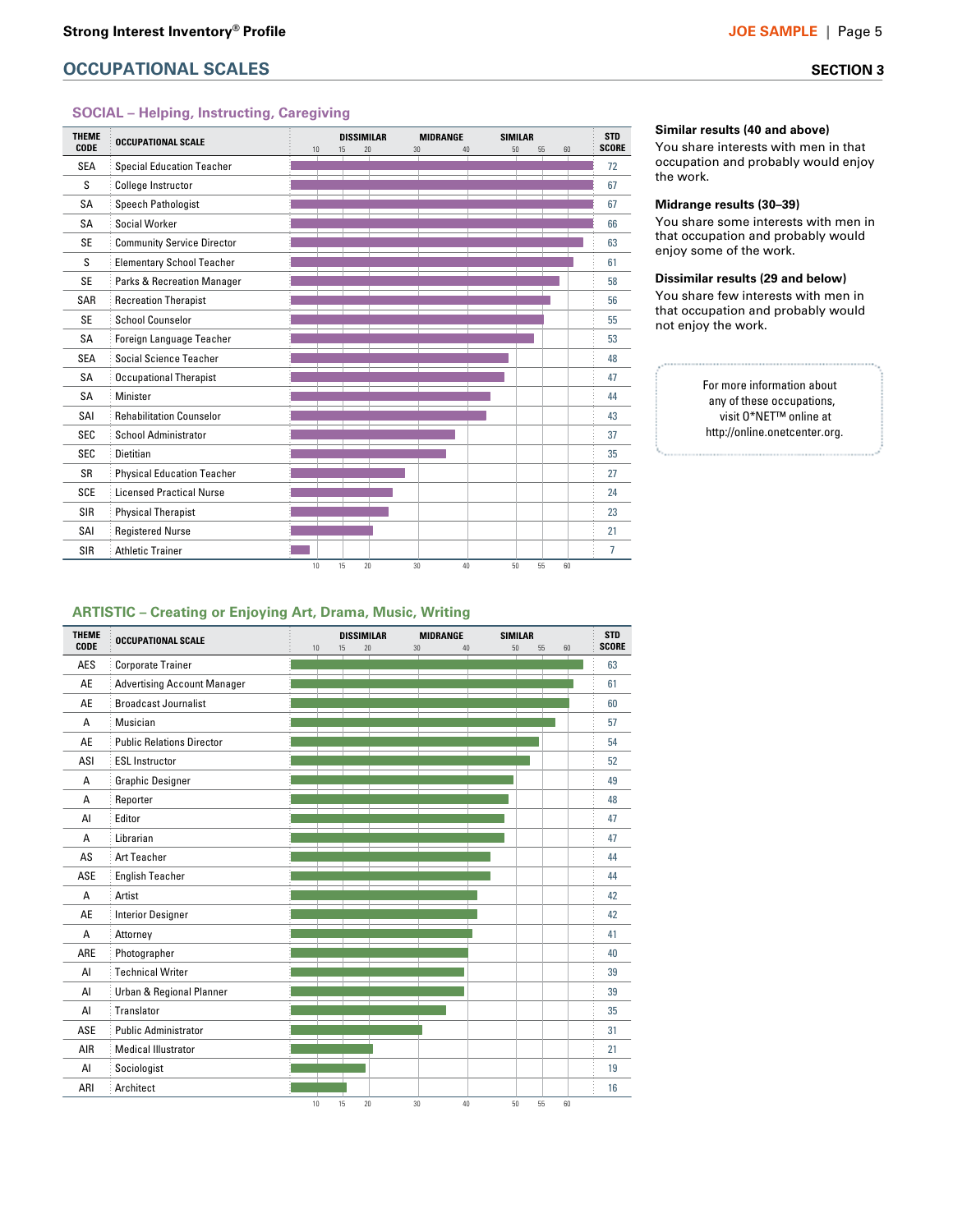#### **ENTERPRISING – Selling, Managing, Persuading**

| <b>THEME</b> | <b>OCCUPATIONAL SCALE</b>             |    |    | <b>DISSIMILAR</b> | <b>MIDRANGE</b> |    | <b>SIMILAR</b> |    |    | <b>STD</b>   |
|--------------|---------------------------------------|----|----|-------------------|-----------------|----|----------------|----|----|--------------|
| <b>CODE</b>  |                                       | 10 | 15 | 20                | 30              | 40 | 50             | 55 | 60 | <b>SCORE</b> |
| EAS          | <b>Flight Attendant</b>               |    |    |                   |                 |    |                |    |    | 54           |
| EA           | Cosmetologist                         |    |    |                   |                 |    |                |    |    | 49           |
| EAC          | Florist                               |    |    |                   |                 |    |                |    |    | 48           |
| E            | Life Insurance Agent                  |    |    |                   |                 |    |                |    |    | 43           |
| ES           | Sales Manager                         |    |    |                   |                 |    |                |    |    | 43           |
| ECS          | Housekeeping/Maintenance Manager      |    |    |                   |                 |    |                |    |    | 41           |
| EA           | <b>Marketing Manager</b>              |    |    |                   |                 |    |                |    |    | 41           |
| E            | <b>Retail Sales Representative</b>    |    |    |                   |                 |    |                |    |    | 41           |
| E            | <b>Top Executive</b>                  |    |    |                   |                 |    |                |    |    | 41           |
| EC           | Buyer                                 |    |    |                   |                 |    |                |    |    | 40           |
| ES           | Human Resources Manager               |    |    |                   |                 |    |                |    |    | 39           |
| <b>ECR</b>   | <b>Restaurant Manager</b>             |    |    |                   |                 |    |                |    |    | 38           |
| E            | <b>Operations Manager</b>             |    |    |                   |                 |    |                |    |    | 37           |
| ECS          | Retail Sales Manager                  |    |    |                   |                 |    |                |    |    | 37           |
| <b>ECA</b>   | <b>Travel Consultant</b>              |    |    |                   |                 |    |                |    |    | 37           |
| ER           | Chef                                  |    |    |                   |                 |    |                |    |    | 36           |
| ESI          | <b>Technical Sales Representative</b> |    |    |                   |                 |    |                |    |    | 36           |
| <b>ESA</b>   | <b>Elected Public Official</b>        |    |    |                   |                 |    |                |    |    | 35           |
| ER           | Optician                              |    |    |                   |                 |    |                |    |    | 25           |
| <b>ECR</b>   | <b>Purchasing Agent</b>               |    |    |                   |                 |    |                |    |    | 25           |
| E            | Realtor                               |    |    |                   |                 |    |                |    |    | 25           |
| ECI          | <b>Investments Manager</b>            |    |    |                   |                 |    |                |    |    | 13           |
|              |                                       | 10 | 15 | 20                | 30              | 40 | 50             | 55 | 60 |              |

#### **Similar results (40 and above)**

You share interests with men in that occupation and probably would enjoy the work.

#### **Midrange results (30–39)**

You share some interests with men in that occupation and probably would enjoy some of the work.

#### **Dissimilar results (29 and below)**

You share few interests with men in that occupation and probably would not enjoy the work.

#### For more information about any of these occupations, visit O\*NET™ online at http://online.onetcenter.org.

#### **REALISTIC – Building, Repairing, Working Outdoors**

| <b>THEME</b> | <b>OCCUPATIONAL SCALE</b>             |    | <b>DISSIMILAR</b> | <b>MIDRANGE</b> |    | <b>SIMILAR</b> |    |    | <b>STD</b>   |
|--------------|---------------------------------------|----|-------------------|-----------------|----|----------------|----|----|--------------|
| <b>CODE</b>  |                                       | 10 | 20<br>15          | 30              | 40 | 50             | 55 | 60 | <b>SCORE</b> |
| <b>REI</b>   | Horticulturist                        |    |                   |                 |    |                |    |    | 24           |
| RI           | Radiologic Technologist               |    |                   |                 |    |                |    |    | 22           |
| R            | <b>Law Enforcement Officer</b>        |    |                   |                 |    |                |    |    | 21           |
| <b>RE</b>    | Landscape/Grounds Manager             |    |                   |                 |    |                |    |    | 18           |
| <b>RCE</b>   | <b>Production Worker</b>              |    |                   |                 |    |                |    |    | 17           |
| <b>RC</b>    | Farmer/Rancher                        |    |                   |                 |    |                |    |    | 16           |
| <b>RIC</b>   | Computer & IS Manager                 |    |                   |                 |    |                |    |    | 15           |
| <b>RCE</b>   | <b>Military Enlisted</b>              |    |                   |                 |    |                |    |    | 15           |
| <b>RSE</b>   | <b>Vocational Agriculture Teacher</b> |    |                   |                 |    |                |    |    | 14           |
| <b>RI</b>    | <b>Emergency Medical Technician</b>   |    |                   |                 |    |                |    |    | 11           |
| $\mathsf{R}$ | Automobile Mechanic                   |    |                   |                 |    |                |    |    | 8            |
| <b>REA</b>   | Carpenter                             |    |                   |                 |    |                |    |    | 8            |
| <b>REC</b>   | Military Officer                      |    |                   |                 |    |                |    |    | 7            |
| <b>RIC</b>   | Electrician                           |    |                   |                 |    |                |    |    | 6            |
| <b>RI</b>    | Forester                              |    |                   |                 |    |                |    |    | 5            |
| <b>RI</b>    | Firefighter                           |    |                   |                 |    |                |    |    | 3            |
| <b>RIC</b>   | <b>Engineering Technician</b>         |    |                   |                 |    |                |    |    | $-3$         |
| <b>RI</b>    | Engineer                              |    |                   |                 |    |                |    |    | $-12$        |
|              |                                       | 10 | 15<br>20          | 30              | 40 | 50             | 55 | 60 |              |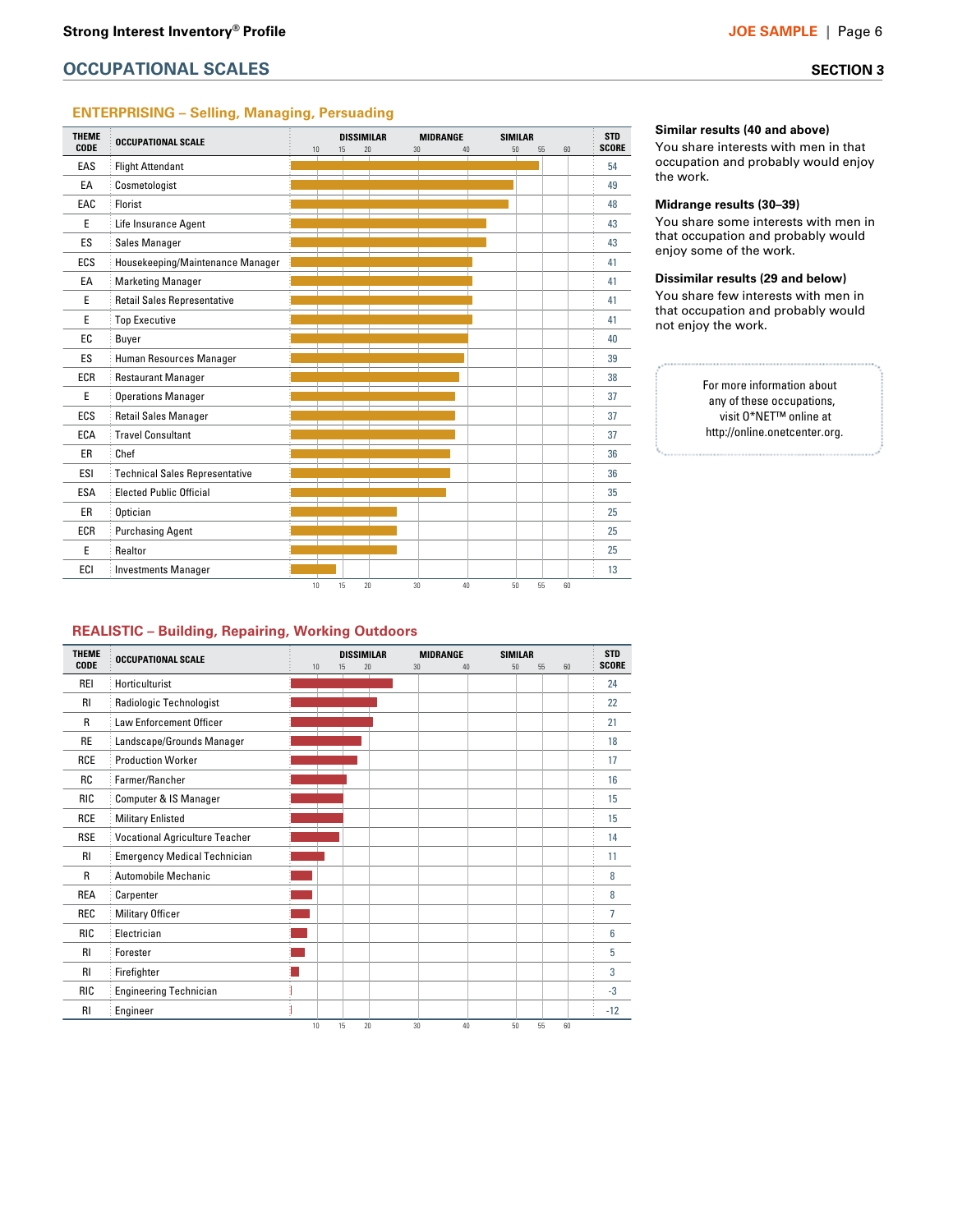#### **CONVENTIONAL – Accounting, Organizing, Processing Data**



**Similar results (40 and above)**

You share interests with men in that occupation and probably would enjoy the work.

#### **Midrange results (30–39)**

You share some interests with men in that occupation and probably would enjoy some of the work.

#### **Dissimilar results (29 and below)**

You share few interests with men in that occupation and probably would not enjoy the work.

> For more information about any of these occupations, visit O\*NET™ online at http://online.onetcenter.org.

#### **INVESTIGATIVE – Researching, Analyzing, Inquiring**

| <b>THEME</b><br><b>CODE</b> | <b>OCCUPATIONAL SCALE</b>           |   | 10 | <b>DISSIMILAR</b><br>15 | 20 | <b>MIDRANGE</b><br>30 | 40       | <b>SIMILAR</b><br>50<br>55 | 60 | <b>STD</b><br><b>SCORE</b> |
|-----------------------------|-------------------------------------|---|----|-------------------------|----|-----------------------|----------|----------------------------|----|----------------------------|
| IA                          | Psychologist                        |   |    |                         |    |                       |          |                            |    | 36                         |
| <b>IAS</b>                  | <b>University Professor</b>         |   |    |                         |    |                       |          |                            |    | 32                         |
| IA                          | Geographer                          |   |    |                         |    |                       |          |                            |    | 24                         |
| IA                          | Biologist                           |   |    |                         |    |                       |          |                            |    | 22                         |
| <b>ISA</b>                  | Chiropractor                        |   |    |                         |    |                       |          |                            |    | 18                         |
| <b>ICE</b>                  | Pharmacist                          |   |    |                         |    |                       |          |                            |    | 15                         |
| <b>IRS</b>                  | <b>Respiratory Therapist</b>        |   |    |                         |    |                       |          |                            |    | 9                          |
| <b>IRS</b>                  | <b>Science Teacher</b>              |   |    |                         |    |                       |          |                            |    | 9                          |
| <b>IRC</b>                  | <b>Technical Support Specialist</b> |   |    |                         |    |                       |          |                            |    | 6                          |
| <b>IRC</b>                  | <b>Network Administrator</b>        |   |    |                         |    |                       |          |                            |    | 5                          |
| <b>ICA</b>                  | Mathematician                       | I |    |                         |    |                       |          |                            |    | 1                          |
| <b>IRC</b>                  | <b>Medical Technologist</b>         |   |    |                         |    |                       |          |                            |    | 0                          |
| <b>IR</b>                   | Optometrist                         |   |    |                         |    |                       |          |                            |    | 0                          |
| <b>IRA</b>                  | Geologist                           |   |    |                         |    |                       |          |                            |    | $-2$                       |
| IAR                         | Physician                           |   |    |                         |    |                       |          |                            |    | $-2$                       |
| <b>IAR</b>                  | Software Developer                  |   |    |                         |    |                       |          |                            |    | $-4$                       |
| IR.                         | Dentist                             |   |    |                         |    |                       |          |                            |    | $-6$                       |
| <b>IRC</b>                  | R&D Manager                         |   |    |                         |    |                       |          |                            |    | $-6$                       |
| <b>ICR</b>                  | <b>Computer Scientist</b>           |   |    |                         |    |                       |          |                            |    | $-8$                       |
| <b>IRE</b>                  | <b>Medical Technician</b>           |   |    |                         |    |                       |          |                            |    | $-9$                       |
| <b>IR</b>                   | Veterinarian                        |   |    |                         |    |                       |          |                            |    | $-16$                      |
| <b>IR</b>                   | Chemist                             |   |    |                         |    |                       |          |                            |    | $-25$                      |
| <b>IRA</b>                  | Physicist                           |   |    |                         |    |                       |          |                            |    | $-39$                      |
|                             |                                     |   | 10 | 15                      | 20 | 30                    | 40<br>50 | 55                         | 60 |                            |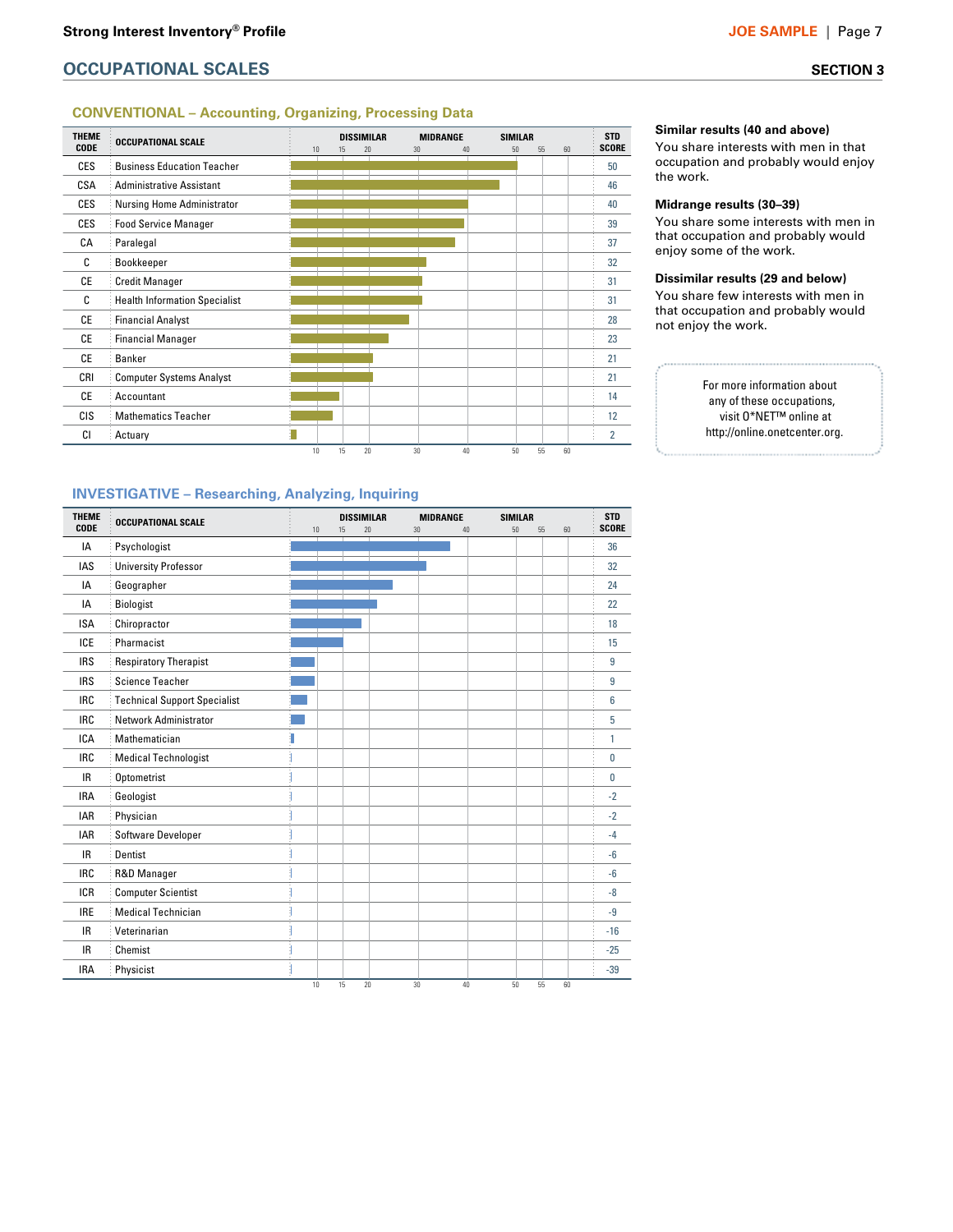### **Strong Interest Inventory® Profile JOE SAMPLE |** Page 8

## **PERSONAL STYLE SCALES SECTION 4**

The Personal Style Scales describe different ways of approaching people, learning, leading, making decisions, and participating in teams. Personal Style Scales help you think about your preferences for factors that can be important in your career, enabling you to more effectively narrow your choices and examine your opportunities. Each scale includes descriptions at both ends of the continuum, with scores indicating your preference for one style versus the other.

Your scores on the Personal Style Scales were determined by comparing your responses to those of a combined group of working men and women.

#### **YOUR PERSONAL STYLE SCALES PREFERENCES**

- **1. You are likely to prefer working with people**
- **2. You seem to prefer to learn through lectures and books**
- **3. You probably are comfortable both leading by example and taking charge**

**.**

**4. You may dislike taking risks**

**. .**

**5. You probably enjoy the role of independent contributor**

#### **Clear Scores (Below 46 and above 54)** You indicated a clear preference

for one style versus the other. **Midrange Scores (46–54)**

You indicated that some of the descriptors on both sides apply to you.

**. .**

| <b>PERSONAL STYLE SCALE</b>           |                                                                                                                                                                  | < 25 | CLEAR<br>35        | MIDRANGE<br>45<br>55        | <b>CLEAR</b><br>65 | 75 > |                                                                                                                                                                            | <b>STD SCORE</b> |
|---------------------------------------|------------------------------------------------------------------------------------------------------------------------------------------------------------------|------|--------------------|-----------------------------|--------------------|------|----------------------------------------------------------------------------------------------------------------------------------------------------------------------------|------------------|
| <b>Work Style</b>                     | Prefers working alone;<br>enjoys data, ideas,<br>or things; reserved                                                                                             |      |                    |                             |                    |      | Prefers working with people;<br>enjoys helping others;<br>outgoing                                                                                                         | 78               |
| <b>Learning</b><br><b>Environment</b> | Prefers practical learning<br>environments; learns by<br>doing; prefers short-term<br>training to achieve a<br>specific goal or skill                            |      |                    |                             |                    |      | Prefers academic<br>environments; learns through<br>lectures and books; willing to<br>spend many years in school;<br>seeks knowledge for its own<br>sake                   | 57               |
| <b>Leadership Style</b>               | Is not comfortable taking<br>charge of others; prefers<br>to do the job rather than<br>direct others; may lead<br>by example rather than<br>by giving directions |      |                    |                             |                    |      | Is comfortable taking charge<br>of and motivating others;<br>prefers directing others to<br>doing the job alone; enjoys<br>initiating action; expresses<br>opinions easily | 54               |
| <b>Risk Taking</b>                    | Dislikes risk taking; likes<br>quiet activities; prefers<br>to play it safe; makes<br>careful decisions                                                          |      |                    |                             |                    |      | Likes risk taking; appreciates<br>original ideas; enjoys thrilling<br>activities and taking chances;<br>makes quick decisions                                              | 41               |
| <b>Team</b><br><b>Orientation</b>     | Prefers accomplishing tasks<br>independently; enjoys role<br>as independent contributor;<br>likes to solve problems on<br>one's own                              |      |                    |                             |                    |      | Prefers working on teams;<br>enjoys collaborating on team<br>goals; likes problem solving<br>with others                                                                   | 41               |
|                                       |                                                                                                                                                                  | < 25 | 35<br><b>CLEAR</b> | 45<br>55<br><b>MIDRANGE</b> | 65<br><b>CLEAR</b> | 75 > |                                                                                                                                                                            |                  |

**. .**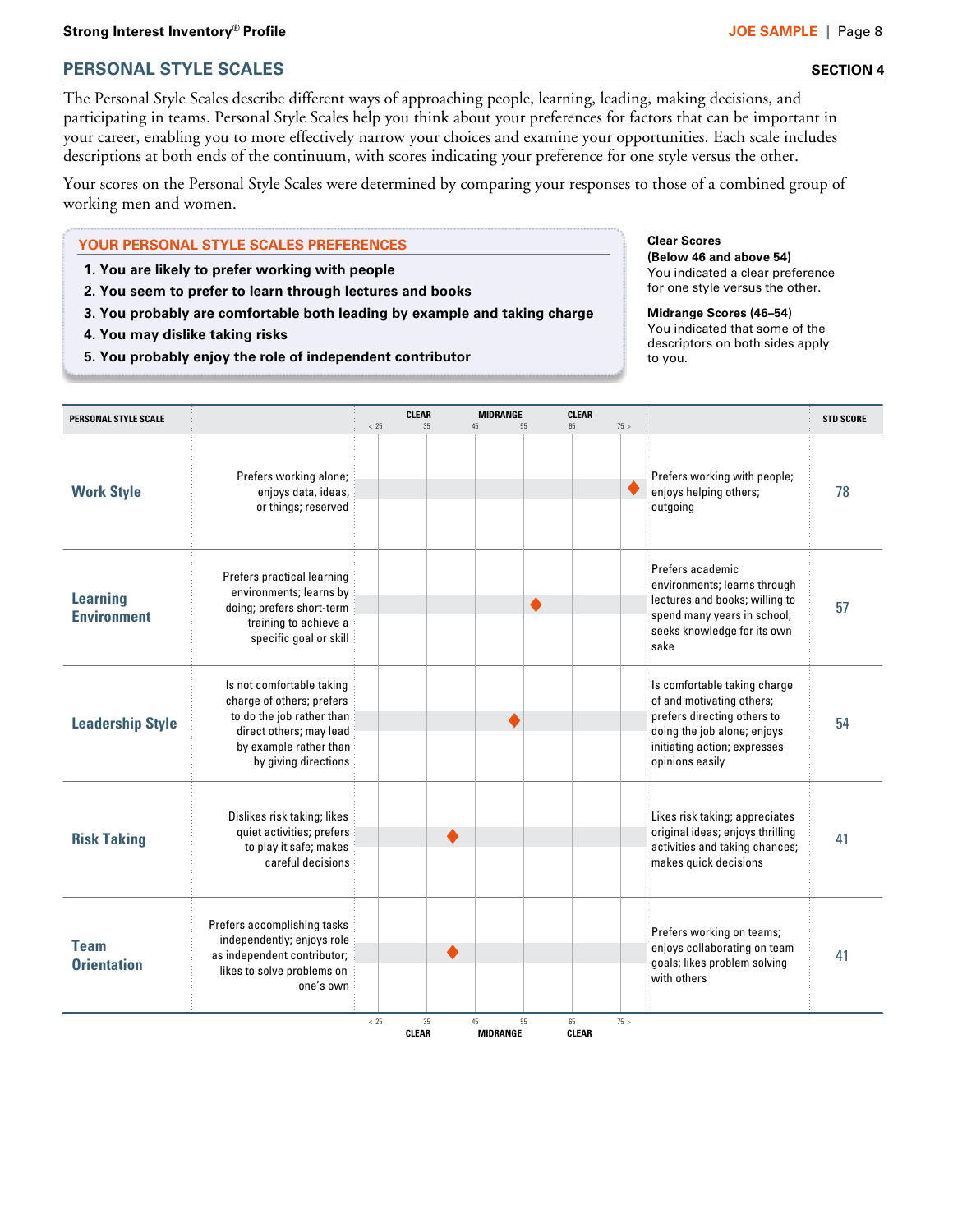## **PROFILE SUMMARY SECTION 5**

#### **YOUR HIGHEST THEMES YOUR THEME CODE**

**Social, Artistic, Enterprising SAE**

#### **YOUR TOP FIVE INTEREST AREAS AREAS AREAS AREAS AREAS AREAS AREAS AREAS AREAS AREAS AREAS AREAS**

- **1. Teaching & Education (S)**
- **2. Athletics (R)**
- **3. Marketing & Advertising (E)**
- **4. Writing & Mass Communication (A)**
- **5. Visual Arts & Design (A)**

#### **YOUR TOP TEN STRONG OCCUPATIONS CONSUMING A SET OCCUPATIONS Occupations of**

**1. Special Education Teacher (SEA)**

- **2. College Instructor (S)**
- **3. Speech Pathologist (SA)**
- **4. Social Worker (SA)**
- **5. Community Service Director (SE)**
- **6. Corporate Trainer (AES)**
- **7. Advertising Account Manager (AE)**
- **8. Elementary School Teacher (S)**
- **9. Broadcast Journalist (AE)**
- **10. Parks & Recreation Manager (SE)**

#### **YOUR PERSONAL STYLE SCALES PREFERENCES**

**1. You are likely to prefer working with people**

- **2. You seem to prefer to learn through lectures and books**
- **3. You probably are comfortable both leading by example and taking charge**
- **4. You may dislike taking risks**
- **5. You probably enjoy the role of independent contributor**

## **RESPONSE SUMMARY SECTION 6**

This section provides a summary of your responses to the different sections of the inventory for use in interpretation by your career professional.

| <b>ITEM RESPONSE PERCENTAGES</b> |                      |      |             |                |                         |  |
|----------------------------------|----------------------|------|-------------|----------------|-------------------------|--|
| <b>Section Title</b>             | <b>Strongly Like</b> | Like | Indifferent | <b>Dislike</b> | <b>Strongly Dislike</b> |  |
| Occupations                      | 10                   | 18   | 12          | 23             | 36                      |  |
| <b>Subject Areas</b>             |                      | 24   | 17          | 26             | 24                      |  |
| <b>Activities</b>                |                      | 20   | 25          | 20             | 32                      |  |
| Leisure Activities               | 14                   | 32   | 14          | 25             | 14                      |  |
| People                           |                      | 38   | 38          | 13             | 13                      |  |
| Characteristics                  |                      | 44   | 33          |                | 11                      |  |
| <b>TOTAL PERCENTAGE</b>          |                      | 23   | 19          | 22             | 29                      |  |

Total possible responses: 291 Your response total: 291 Items omitted: 0 Typicality index: 23—Combination of item responses appears consistent

Note: Due to rounding, total percentage may not add up to 100%.

**Mechanics & Construction (R) Science (I) Finance & Investing (C)**

## **Dissimilar Interest**

**Physicist (IRA) Chemist (IR) Veterinarian (IR) Engineer (RI) Medical Technician (IRE)**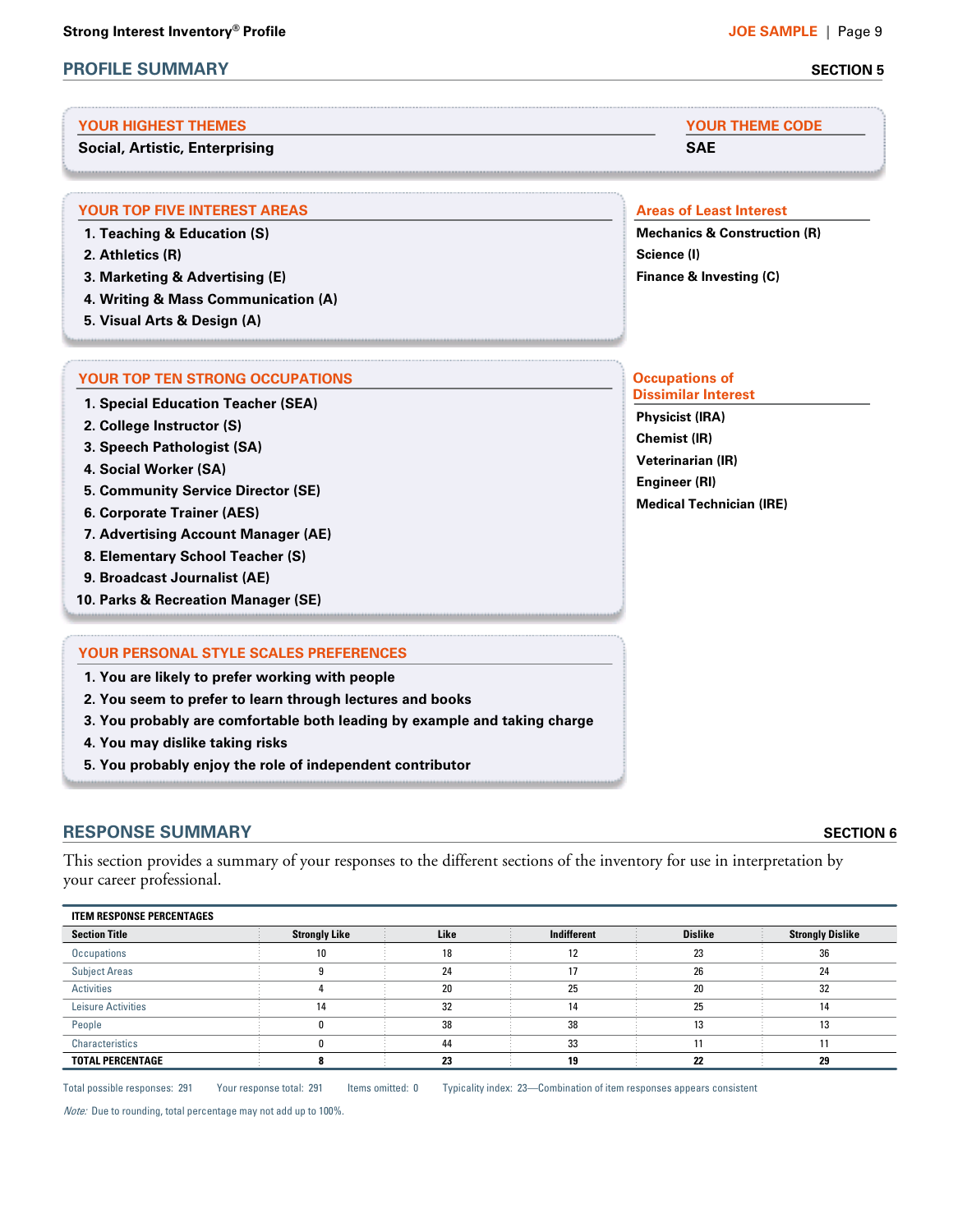

**JOE SAMPLE** Date taken

## **BEYOND HIGH SCHOOL: EXPLORING YOUR OPTIONS**

Like a puzzle, career exploration involves many interlocking pieces of information. Your results on the *Strong Interest Inventory*® assessment provide valuable pieces for your career exploration puzzle. Putting these pieces together will give you a clear picture of your educational and career options.

## **GENERAL OCCUPATIONAL THEMES**

One set of key pieces from the *Strong* is the General Occupational Themes. The table below lists the Themes in rank order according to your interest levels. You can use these Themes to identify educational programs, volunteer or job possibilities, and work environments that appeal to you. This table lists just a few of the many options available. To get some ideas, you may want to highlight school subjects, jobs, and environments you'd like to explore. Note that educational programs that can be completed in less than four years are shown in italics in the table.

| <b>THEME</b>        | <b>CODE</b> | <b>EDUCATIONAL PROGRAMS</b>                                                                                                                       | <b>VOLUNTEER &amp; JOB POSSIBILITIES</b>                                                                                                         | <b>WORK ENVIRONMENTS</b>                                                                                     |
|---------------------|-------------|---------------------------------------------------------------------------------------------------------------------------------------------------|--------------------------------------------------------------------------------------------------------------------------------------------------|--------------------------------------------------------------------------------------------------------------|
| <b>Social</b>       | S           | Counseling, education, health services,<br>nursing, sociology, religion, human<br>resources, training and development                             | Camp counselor, city recreation coach,<br>day-care helper, nurse's aide, religion<br>teacher, tour quide                                         | Community organization, hospital,<br>personnel office, religious organization,<br>school, youth center       |
| <b>Artistic</b>     | А           | Architecture, English, graphic design,<br>journalism, music, theater, culinary<br>arts, interior design, dance                                    | Automobile detailer, cake decorator,<br>cartoonist, community theater volunteer,<br>library aide, radio disc jockey, singing<br>messenger        | Advertising agency, art studio, concert<br>hall, graphic design firm, museum,<br>publishing company, theater |
| <b>Enterprising</b> | Е           | Business, management, international<br>relations, law, marketing, sales, public<br>relations, entrepreneurship, political<br>science, advertising | Concessions clerk, fast-food shift<br>manager, page in state legislature,<br>political campaign volunteer, retail<br>salesclerk, waiter/waitress | Real estate office, law office, marketing<br>department, retail or wholesale<br>business, advertising firm   |

## **PERSONAL STYLE SCALES**

Another set of key *Strong* puzzle pieces is personal characteristics, as indicated by your results on the Personal Style Scales. Your preferred styles are outlined below. Highlight phrases that fit you. As you gather facts about possible careers or educational programs, consider whether the options you investigate seem to suit you.

| <b>WORK STYLE</b><br>• Enjoy working with<br>others<br>• Like to help people<br>• Prefer to be outgoing | <b>LEARNING</b><br><b>ENVIRONMENT</b><br>• Prefer learning in<br>classroom settings<br>• Are interested in<br>post-high school<br>training to achieve<br>career goals<br>• Learn by listening to<br>lectures and reading<br>books | <b>LEADERSHIP STYLE</b><br>• Like both leading by<br>example and leading<br>by directing others<br>• Are equally<br>comfortable taking<br>charge and allowing<br>others to take the lead<br>• May or may not enjoy<br>being persuasive | <b>RISK TAKING</b><br>• Prefer not to take<br>chances or risks<br>• Enjoy quiet, safe<br>activities<br>• Weigh decisions<br>carefully | <b>TEAM ORIENTATION</b><br>• Enjoy working where<br>you can contribute<br>independently<br>• Prefer to accomplish<br>tasks on your own<br>• Feel comfortable<br>solving problems by<br>yourself |
|---------------------------------------------------------------------------------------------------------|-----------------------------------------------------------------------------------------------------------------------------------------------------------------------------------------------------------------------------------|----------------------------------------------------------------------------------------------------------------------------------------------------------------------------------------------------------------------------------------|---------------------------------------------------------------------------------------------------------------------------------------|-------------------------------------------------------------------------------------------------------------------------------------------------------------------------------------------------|
|---------------------------------------------------------------------------------------------------------|-----------------------------------------------------------------------------------------------------------------------------------------------------------------------------------------------------------------------------------|----------------------------------------------------------------------------------------------------------------------------------------------------------------------------------------------------------------------------------------|---------------------------------------------------------------------------------------------------------------------------------------|-------------------------------------------------------------------------------------------------------------------------------------------------------------------------------------------------|



**CPP, Inc.** | 800-624-1765 | www.cpp.com

High School Profile Copyright © 1996, 2004 by CPP, Inc. All rights reserved. Developed by Sandra K. Rumpel and Kathleen Lecertua. Strong Interest Inventory is a registered trademark and the CPP and Strong logos are trademarks of CPP, Inc.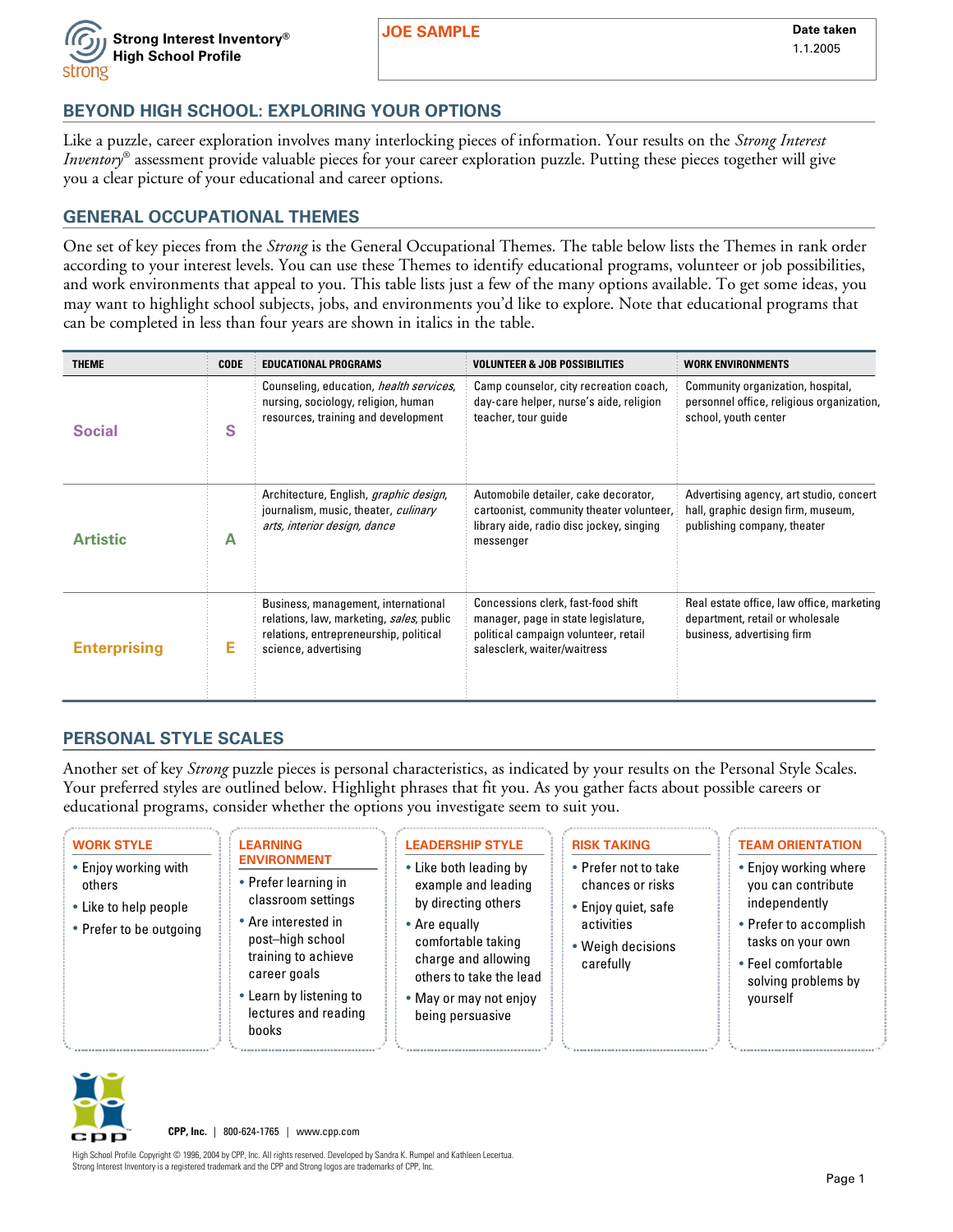## **BASIC INTEREST SCALES**

Another set of key pieces from the *Strong* is specific interest areas and activities relevant to the world of work, as indicated by your results on the Basic Interest Scales. Your top five interest areas are shown below. These areas are likely to be motivating and rewarding for you. You may want to highlight phrases that appeal to you.

## **TEACHING & EDUCATION — Very High**

This area represents an interest in helping young people learn.

| IN A JOB, YOU VALUE    | <b>CAREERS YOU MIGHT ENJOY EXPLORING</b> | YOU MIGHT SPEND YOUR WORK TIME                                     |
|------------------------|------------------------------------------|--------------------------------------------------------------------|
| Being helpful          | Teacher                                  | Instructing special-needs students                                 |
| Instructing others     | Teaching Assistant                       | Helping classroom teachers                                         |
| Intellectual curiosity | <b>Instructional Coordinator</b>         | Planning learning activities                                       |
|                        | <b>School Administrator</b>              | Teaching concepts and skills                                       |
|                        | <b>School Counselor</b>                  | Evaluating educational program effectiveness                       |
|                        |                                          | Assisting students with personal or educational problems and goals |

**.**

**. .**

**. .**

**.**

**.**

#### **ATHLETICS — High**

This area represents an interest in sports, either as a fan or as a participant.

**. .**

| IN A JOB, YOU VALUE                    | <b>CAREERS YOU MIGHT ENJOY EXPLORING</b> | YOU MIGHT SPEND YOUR WORK TIME                        |
|----------------------------------------|------------------------------------------|-------------------------------------------------------|
| Bodily strength and physical challenge | <b>Fitness or Personal Trainer</b>       | Coaching/teaching physical education                  |
| Physical coordination                  | <b>Sports Manager</b>                    | Managing athletic programs and events                 |
| <b>Competition and achievement</b>     | <b>Athletic Director</b>                 | Preventing and rehabilitating sports-related injuries |
|                                        | Sportswriter/Sportscaster                | Overseeing sporting teams, events, and venues         |
|                                        | <b>Athletic Trainer</b>                  | Reporting sporting events                             |
|                                        |                                          | Planning and organizing sports and leisure activities |

#### **MARKETING & ADVERTISING — High**

This area represents an interest in promoting products or services.

**.**

| IN A JOB, YOU VALUE      | <b>CAREERS YOU MIGHT ENJOY EXPLORING</b> | YOU MIGHT SPEND YOUR WORK TIME                       |
|--------------------------|------------------------------------------|------------------------------------------------------|
| Influencing others       | <b>Advertising Manager</b>               | Developing marketing plans                           |
| Aesthetic product appeal | <b>Promotions Manager</b>                | Predicting market trends                             |
| Creativity               | Merchandise Buyer                        | Designing promotional events                         |
|                          | Copywriter                               | Writing ads for print or broadcast media             |
|                          | <b>Creative Director</b>                 | Tracking the success of advertising campaigns        |
|                          |                                          | Developing brand identity for companies and products |

### **WRITING & MASS COMMUNICATION — High**

This area represents an interest in literature, reading, and language.

**. .**

| IN A JOB, YOU VALUE     | <b>CAREERS YOU MIGHT ENJOY EXPLORING</b> | YOU MIGHT SPEND YOUR WORK TIME                           |
|-------------------------|------------------------------------------|----------------------------------------------------------|
| Written and spoken word | Radio/TV Announcer                       | Selecting and preparing written material for publication |
| Concise expression      | <b>Technical Writer</b>                  | Making technical information understandable              |
| Reporting information   | Print/Film Editor                        | Writing and adapting articles, reports, or scripts       |
|                         | Producer                                 | Reporting events on radio and TV                         |
|                         | Translator                               | Editing stories and pictures for productions             |
|                         |                                          | Creating text for use with sound, animation, or graphics |
|                         |                                          |                                                          |

#### **VISUAL ARTS & DESIGN — Moderate**

This area represents an interest in visual creativity and spatial visualization.

**.**

**.**

| <b>CAREERS YOU MIGHT ENJOY EXPLORING</b> | YOU MIGHT SPEND YOUR WORK TIME                             |
|------------------------------------------|------------------------------------------------------------|
| Photojournalist                          | Designing attractive visual images                         |
| <b>Interior Designer</b>                 | Capturing visual images to tell a story                    |
| <b>Computer Animator</b>                 | Drawing and designing interior spaces or structures        |
| Graphic Designer                         | Managing museum acquisitions and exhibits                  |
| Architect                                | Using computer technology to create animation              |
|                                          | Forming objects using clay, metal, stone, plaster, or wood |
|                                          |                                                            |

*Refer to the* Putting Together Your Career Puzzle *handout available from your counselor for steps you can take to use your interests and specific personal characteristics to identify and evaluate career and educational options.*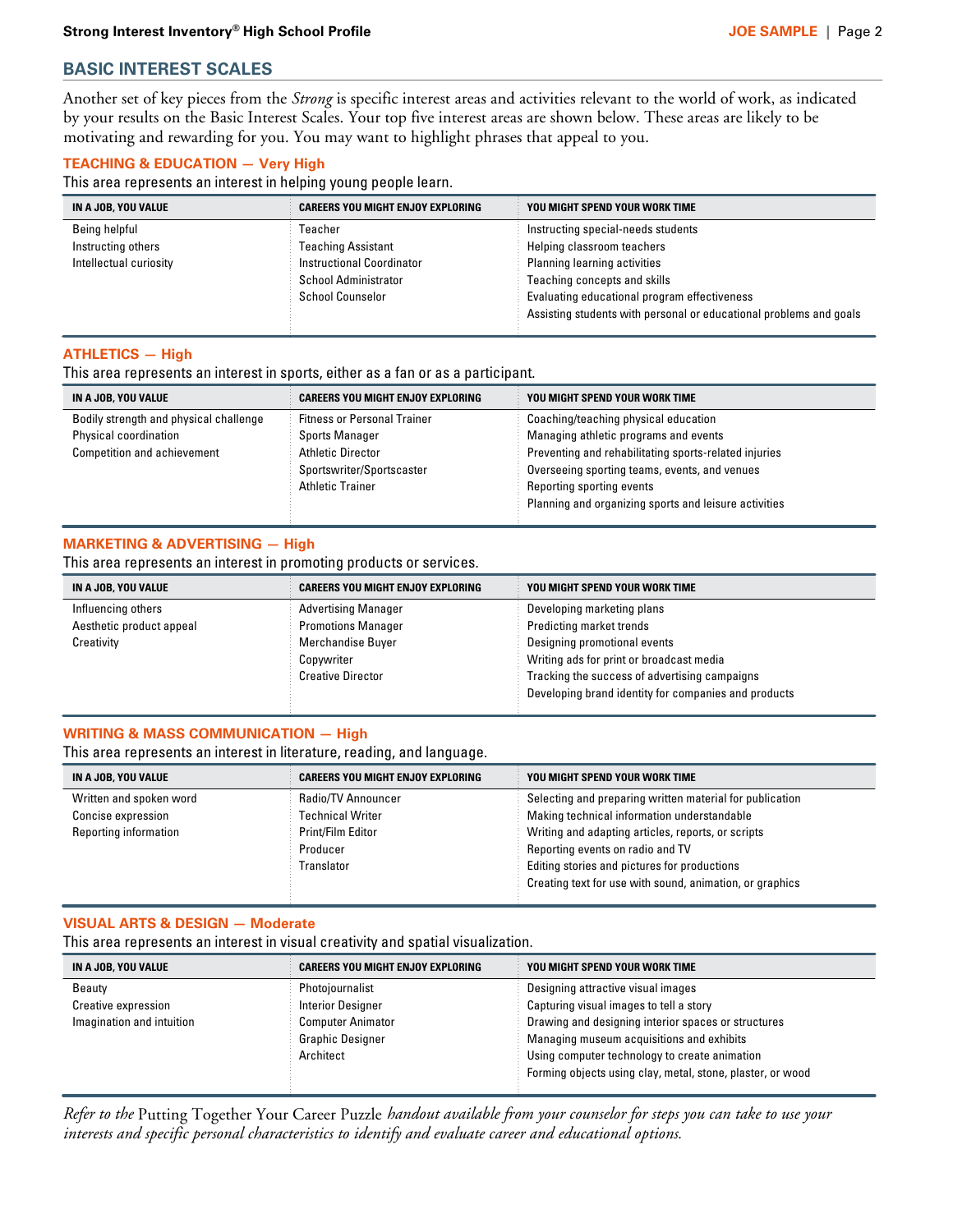## **INTRODUCTION TO YOUR STRONG INTERPRETIVE REPORT**

You recently took the *Strong Interest Inventory*® assessment, the most widely used measure of career interests in the world. The purpose of this report is to help you understand the information presented in your *Strong* Profile and use it to explore your career options.

Your *Strong* results reflect your interests. You are likely to be the most satisfied and productive with career and educational choices that incorporate what you like to do. Your career professional can help you consider your interests, along with your skills and values, to find rewarding career, educational, and leisure options.

The *Strong* compares your answers to those of thousands of people in the general workforce and to the interests of satisfied workers in 120 occupations. This report summarizes your general interest patterns and your similarity to workers in various career fields and jobs. Your general interest patterns point to potentially satisfying work environments; your similarity to workers suggests potentially satisfying work tasks and specific careers.

Your results are organized around six major occupational themes that describe people and the environments in which they work. These occupational themes are listed in the Six Occupational Themes box to your right.

#### **YOUR STRONG INTERPRETIVE REPORT INCLUDES PERSONALIZED INFORMATION ON**

- **·** Your general interests (General Occupational Themes)
- **·** Specific activities you might like to do at work and in your leisure time (Basic Interest Scales)
- **·** Occupations suggested by your interests (Occupational Scales)
- **·** Your preferred styles of working and learning (Personal Style Scales)

#### **SIX OCCUPATIONAL THEMES**

- **· Realistic—the doers**
- **· Investigative—the thinkers**
- **· Artistic—the creators**
- **· Social—the helpers**
- **· Enterprising—the persuaders**
- **· Conventional—the organizers**

#### **YOU CAN USE THIS INFORMATION TO HELP YOU**

- **·** Choose a career field or specific job
- **·** Explore educational options
- **·** Identify potentially satisfying work environments
- **·** Enrich your current work
- **·** Generate ideas for volunteer and leisure activities

As you read this report, always keep in mind that the *Strong* is an inventory of your interests. It is not a test of your abilities. If you need clarification of your results, be sure to talk them over with your career professional.



**CPP, Inc.** | 800-624-1765 | www.cpp.com

Strong Interest Inventory® Copyright © 1933, 1938, 1945, 1946, 1966, 1968, 1974, 1981, 1985, 1994, 2004 by CPP, Inc. All rights reserved. No part of this publication may be reproduced in any form or manner without prior written permission from CPP, Inc. MBTI is a trademark or registered trademark of the Myers-Briggs Type Indicator<br>Trust in the United States and other countries. Strong Inte Trust in the United States and other countries. Strong Interest Inventory and FIRO-B are registered trademarks and the CPP and Strong logos are trader O\*NET™ is a trademark of the U.S. Department of Labor, Employment and Training Administration.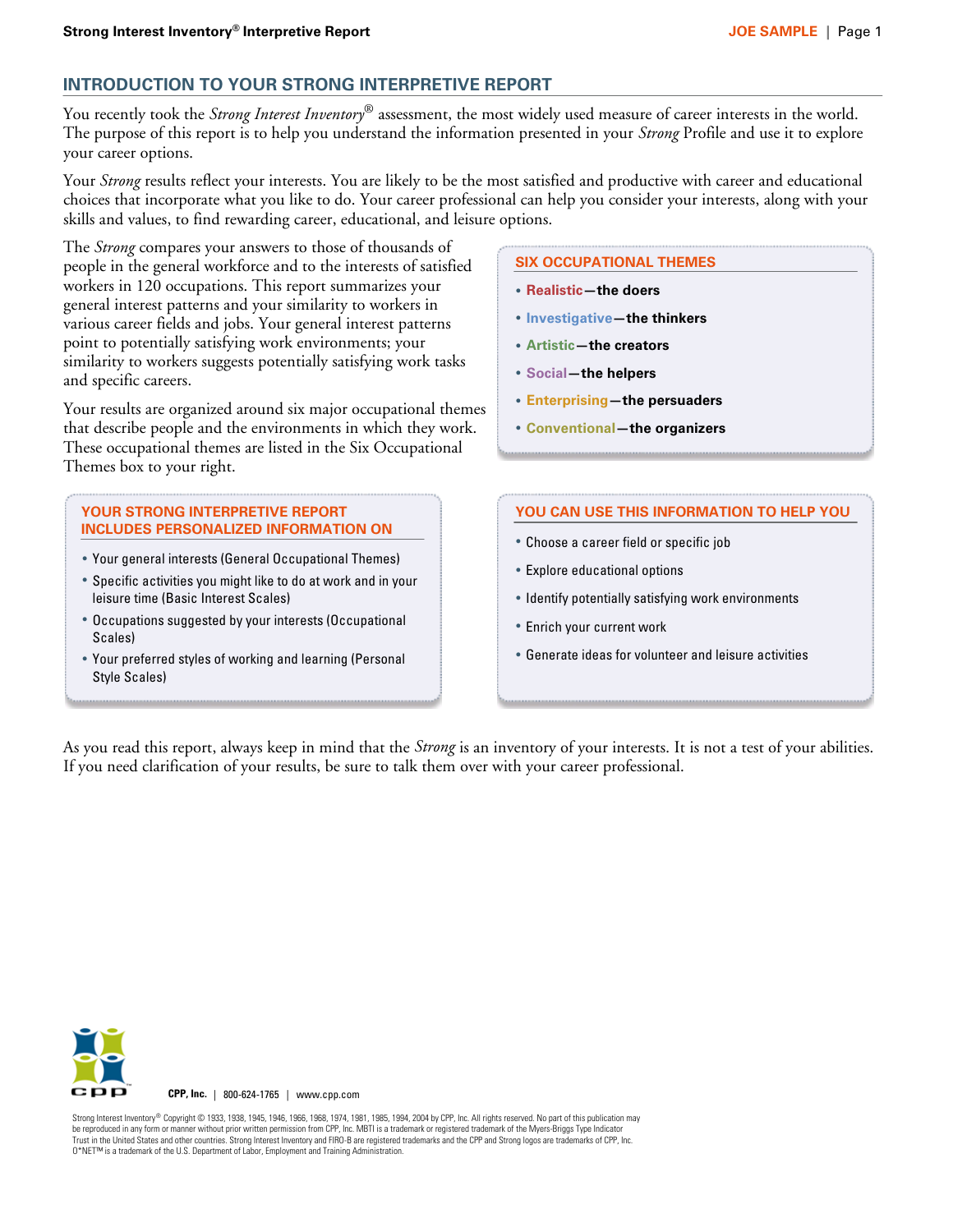## **YOUR GENERAL OCCUPATIONAL THEMES**

Your report begins with your results on the six General Occupational Themes. The chart below expands on the information presented on your Profile to include definitions of the Themes on which you scored highest, as well as career fields, personal descriptors, and leisure activities typically associated with those Themes. The Themes describe broad patterns of interest and can be used to help you identify satisfying work environments, the kinds of people you might enjoy working with, and what motivates you the most at work. Keep in mind that because the Themes are very broad, the descriptors may not fit you exactly. Your Theme code is SAE.

## **YOUR THEME DESCRIPTIONS**

| <b>THEME</b>        | <b>CODE</b> | <b>DEFINITION</b>                                  | <b>CAREER FIELDS</b>                                         | PERSONAL DESCRIPTORS                                               | <b>LEISURE ACTIVITIES</b>                                                                           |
|---------------------|-------------|----------------------------------------------------|--------------------------------------------------------------|--------------------------------------------------------------------|-----------------------------------------------------------------------------------------------------|
| <b>Social</b>       | S           | Helping<br>Instructing<br>Caregiving               | Teaching<br>Healthcare<br>Counseling<br>Religion             | Helpful, concerned for<br>others, humanistic, verbal,<br>generous  | Entertaining, volunteering,<br>reading self-improvement<br>books                                    |
| <b>Artistic</b>     | A           | Creating or enjoying art,<br>drama, music, writing | Writing<br>Entertainment<br>Commercial or fine arts<br>Music | Creative, expressive,<br>independent, imaginative,<br>original     | Collecting artwork,<br>attending plays or concerts,<br>visiting museums, painting,<br>playing music |
| <b>Enterprising</b> | E.          | Selling<br>Managing<br>Persuading                  | <b>Business</b><br><b>Politics</b><br>Sales<br>Marketing     | Assertive, adventurous,<br>energetic, talkative,<br>self-confident | Running for public office,<br>raising money for<br>organizations, sports                            |

#### **ACTION STEP**

**Look over your Theme descriptors here and on your Profile and highlight any that seem like a good fit for you. Cross out any that don't appeal to you.** 

You did not score as high on the Themes in the chart below, but some of the descriptors may still appeal to you. Highlight any that seem like a good fit.

#### **OTHER THEME DESCRIPTIONS**

| <b>THEME</b>         | <b>CODE</b> | <b>DEFINITION</b>                                           | <b>CAREER FIELDS</b>                                                                                                       | PERSONAL DESCRIPTORS                                            | <b>LEISURE ACTIVITIES</b>                                                                                                   |
|----------------------|-------------|-------------------------------------------------------------|----------------------------------------------------------------------------------------------------------------------------|-----------------------------------------------------------------|-----------------------------------------------------------------------------------------------------------------------------|
| <b>Realistic</b>     | R.          | <b>Building</b><br>Working outdoors<br>Mechanical interests | Agriculture<br>Forestry<br>Technology<br>Skilled trades<br>Law enforcement                                                 | Practical, reliable, rugged,<br>persistent                      | Building and repairing<br>things, hiking, camping,<br>serving in the military<br>reserves, driving<br>recreational vehicles |
| <b>Conventional</b>  | C           | Accounting<br>Organizing<br>Processing data                 | Office management<br>Banking/accounting/finance<br>Government service<br><b>Business education</b><br>Software development | Practical, organized,<br>systematic, accurate,<br>efficient     | Collecting things, managing<br>family finances, civic<br>organizations, volunteering,<br>exercising                         |
| <b>Investigative</b> |             | Researching<br>Analyzing<br>Problem solving                 | Research<br><b>Mathematics</b><br>Physical, natural, or<br>medical science                                                 | Analytical, achievement<br>oriented, independent,<br>insightful | Reading, doing crossword<br>puzzles, playing strategy<br>games, surfing the Internet                                        |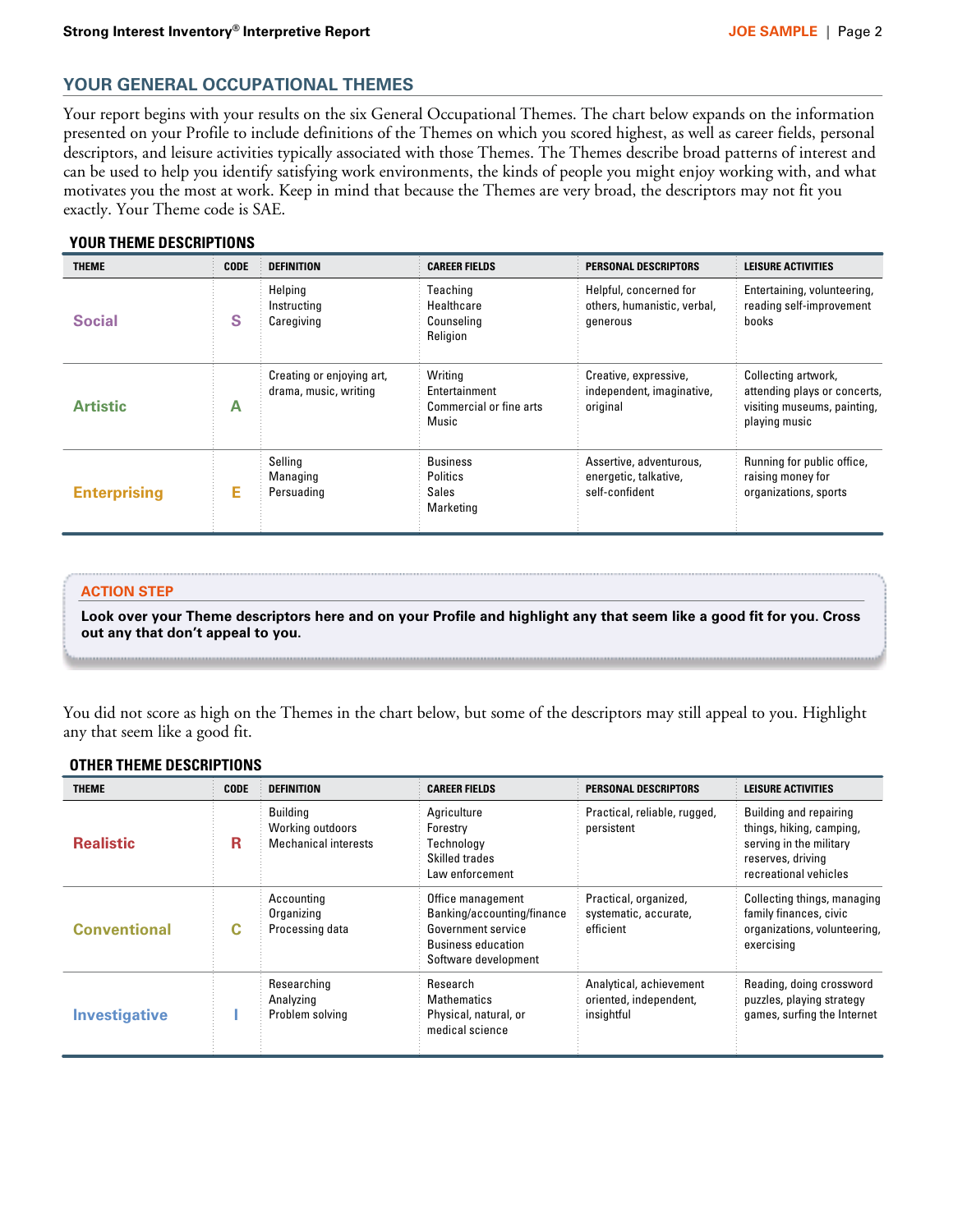## **A CLOSER LOOK AT YOUR GENERAL OCCUPATIONAL THEMES**

Most people's interests combine more than one Theme, which define their career motivators. The top Themes of your three-letter Theme code are Social and Artistic. These Themes are the ones we will focus on in this section.

Your Social and Artistic Themes suggest career fields that might interest you the most and are your strongest career motivators—what will most excite you in your work. Examples of career fields for your highest Themes are highlighted below. Of course, you are not limited to these career fields. They are only a starting point for your exploration process.

| • Counseling/psychotherapy       |  |  |
|----------------------------------|--|--|
| • Art, dance, or journal therapy |  |  |
| • Elementary teaching            |  |  |
| • Religious occupations          |  |  |
| • Speech pathology               |  |  |
| • Social work                    |  |  |

### **ACTION STEP**

**Note any career fields in the list above that appeal to you.** 

Although your Themes have some characteristics, each one has unique career motivators—what will stimulate you to achieve in your career.

| YOUR HIGHEST THEMES | <b>STRONGEST CAREER MOTIVATOR</b> | <b>MOTIVATOR COMBINATIONS</b>                                                           |
|---------------------|-----------------------------------|-----------------------------------------------------------------------------------------|
| <b>Social</b>       | Helping others                    | SA Helping others in original or imaginative ways, with<br>SA autonomy and independence |
| <b>Artistic</b>     | <b>Expressing creativity</b>      | Using your creativity in friendly, helpful, and<br>AS service-oriented ways             |

**.**

### **YOUR CAREER MOTIVATORS**

#### **ACTION STEPS**

**.**

**1. Consider your career motivators. How might they determine the kind of work environment that would be attractive to you or the kind of work you would like to do? How have they been present in your life up to this point?** 

**2. Consider other potential careers that seem to combine helping others and expressing creativity.**

The next section of your report begins to narrow down these broad Theme categories into more specific interests.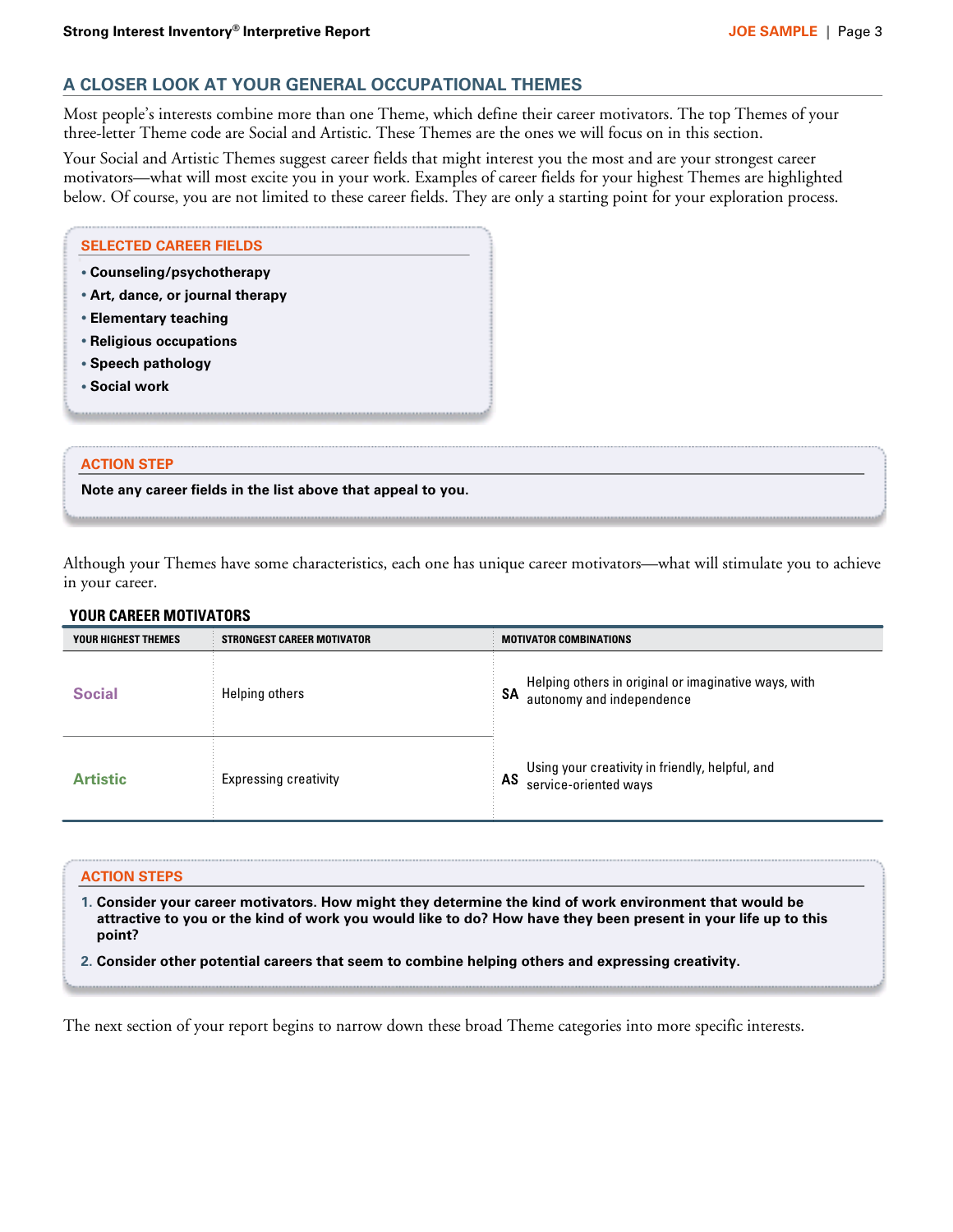## **YOUR BASIC INTERESTS**

Now that you have considered your interests at the most general level, it is time to focus on specific areas of activity—things you might like to do. There are 30 Basic Interest Scales on the *Strong*.

The Basic Interest Scales in which you show the most interest are listed below. Notice that each Basic Interest is related to a particular Theme.

#### **YOUR TOP STRONG INTEREST AREAS**

| <b>BASIC INTEREST SCALE</b>             | <b>THEME</b>        | <b>TYPICAL INTERESTS AND ACTIVITIES</b>                                                                    |
|-----------------------------------------|---------------------|------------------------------------------------------------------------------------------------------------|
| <b>Teaching &amp; Education</b>         | <b>Social</b>       | Teaching young people<br>Planning learning activities<br>Explaining what things mean                       |
| Athletics                               | <b>Realistic</b>    | Teaching physical education<br>Attending sports events<br>Playing team sports                              |
| Marketing & Advertising                 | <b>Enterprising</b> | Developing advertising campaigns<br>Evaluating profits for new products<br>Collecting consumer information |
| <b>Writing &amp; Mass Communication</b> | <b>Artistic</b>     | Writing articles and stories<br><b>Television announcing</b><br>Literature                                 |
| Visual Arts & Design                    | <b>Artistic</b>     | Photography<br>Designing public relations materials<br>Designing architectural structures                  |

#### **ACTION STEPS**

- **1. Look over the interest areas above. How are they present in your life now? Do they represent your current work, school, or leisure interests? Do the activities you like cluster in the same Themes as your general interests? If they do, your interests are probably fairly focused. Try to make sure your work matches these interests. If your interest areas do not cluster, your interests may be more diverse. Think about ways you might incorporate some of them into your work and others into your leisure time.**
- **2. Look at page 3 of your Profile. In what areas do you have the least interest? Try to avoid these areas in your work. If you do have to work in areas that are not particularly interesting to you, try to engage your top interests in your leisure time.**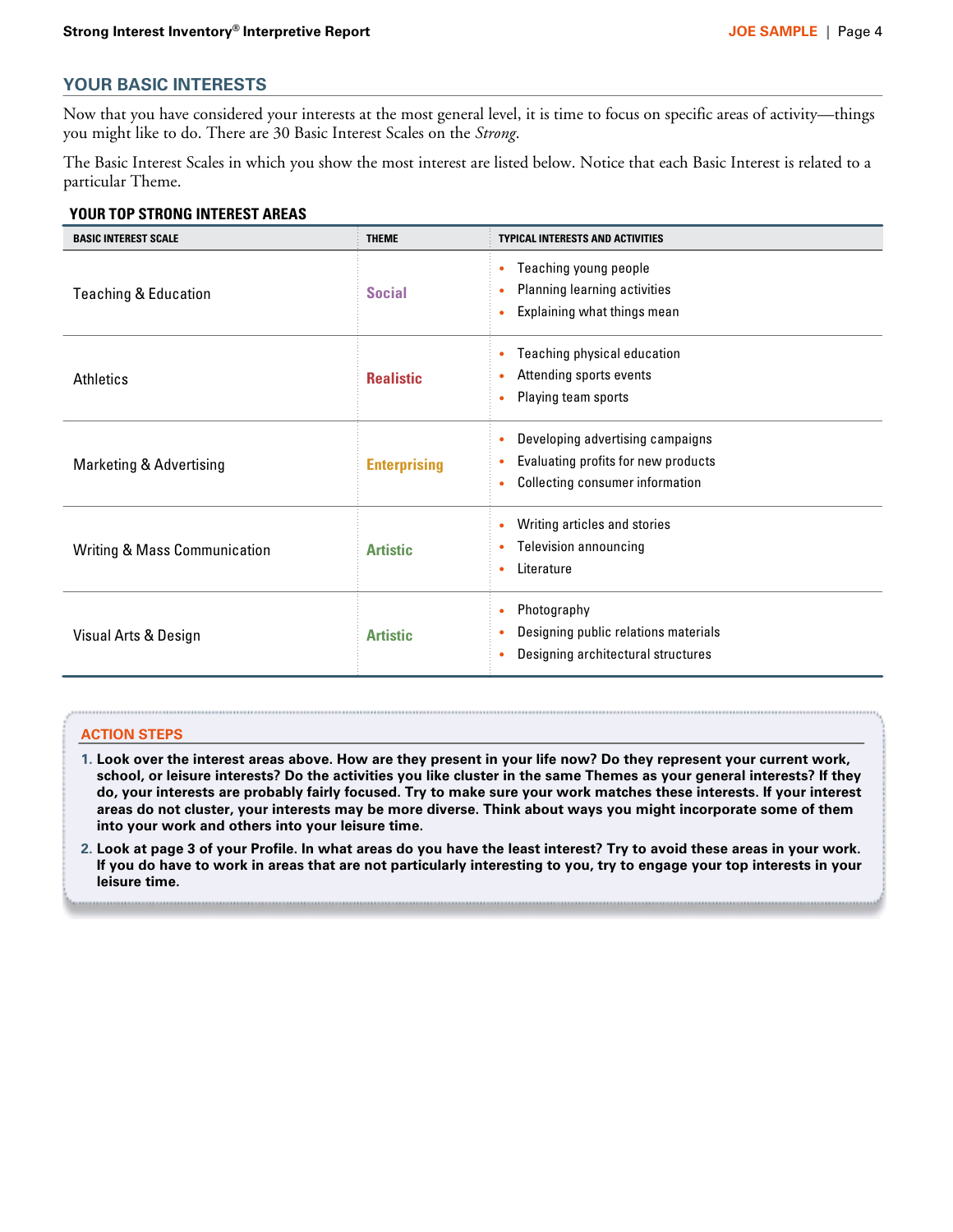## **YOUR SIMILARITY TO OCCUPATIONS**

The Occupational Scales section of the *Strong* focuses your work interests even further. It shows the occupations in which your likes and dislikes were most similar to those of the people who work in them and are satisfied with their jobs. Listed below are the occupations for which your likes and dislikes were the most similar.

You would probably enjoy the day-to-day work of these and other occupations that share the same Themes. These are just a few of the occupations that might interest you. Ask your career professional to show you how to use the Theme codes provided to expand your list.

### **YOUR TOP STRONG OCCUPATIONS**

| <b>OCCUPATION</b>                           | <b>THEME CODE</b> | <b>TYPICAL WORK TASKS</b>                                                                                                                                                                                                                                                        | SELECTED KNOWLEDGE, SKILLS, ABILITIES                                                                                                                                                                                                                                                                                                                 |
|---------------------------------------------|-------------------|----------------------------------------------------------------------------------------------------------------------------------------------------------------------------------------------------------------------------------------------------------------------------------|-------------------------------------------------------------------------------------------------------------------------------------------------------------------------------------------------------------------------------------------------------------------------------------------------------------------------------------------------------|
| <b>Special Education</b><br><b>Teacher</b>  | <b>SEA</b>        | • Teach school subjects and daily living skills to<br>educationally and physically handicapped students<br>• Confer with parents, administrators, and others to<br>develop individual educational plans to promote<br>students' educational, physical, and social<br>development | • Knowledge of methods for curriculum design,<br>teaching, and instruction<br>• Skill in selecting and using training/instructional<br>methods and procedures appropriate to the person<br>• Knowledge of human behavior and performance                                                                                                              |
| <b>College Instructor</b>                   | S                 | • Prepare and deliver lectures in specialty area<br>• Evaluate and grade students' class work,<br>assignments, and papers<br>• Advise students on educational and vocational goals                                                                                               | • Knowledge of principles and methods for curriculum<br>design, teaching, and instruction<br>• Ability to verbally communicate information and<br>ideas so others will understand<br>• Knowledge in the specific content area                                                                                                                         |
| <b>Speech Pathologist</b>                   | <b>SA</b>         | • Assess and treat persons with speech, language,<br>voice, and fluency disorders<br>Administer speech/language evaluations or<br>examinations                                                                                                                                   | • Knowledge of methods for diagnosing and treating<br>speech disorders<br>Knowledge of the structure and content of the<br>English language                                                                                                                                                                                                           |
| <b>Social Worker</b>                        | <b>SA</b>         | • Provide services to improve the social and<br>psychological functioning of individuals, children,<br>and families<br>• Maintain case history records and prepare reports<br>• Assess and treat individuals with mental, emotional,<br>or substance abuse problems              | • Knowledge of human behavior and performance and<br>the assessment and treatment of behavioral and<br>affective disorders<br>• Knowledge of government regulations and agency<br>rules<br>Skill in being sensitive to others' needs and feelings<br>and being understanding and helpful on the job                                                   |
| <b>Community Service</b><br><b>Director</b> | <b>SE</b>         | • Plan, organize, and/or coordinate the activities of a<br>social service program or community outreach<br>organization<br>• Direct fund-raising activities<br>• Plan and administer budgets                                                                                     | • Knowledge of management principles involved in<br>strategic planning and coordination of people and<br>resources<br>Knowledge of processes for providing customer<br>service, including assessing needs and evaluating<br>satisfaction<br>Ability to represent the organization to customers, the<br>public, government, and other external parties |

**Continued on next page** -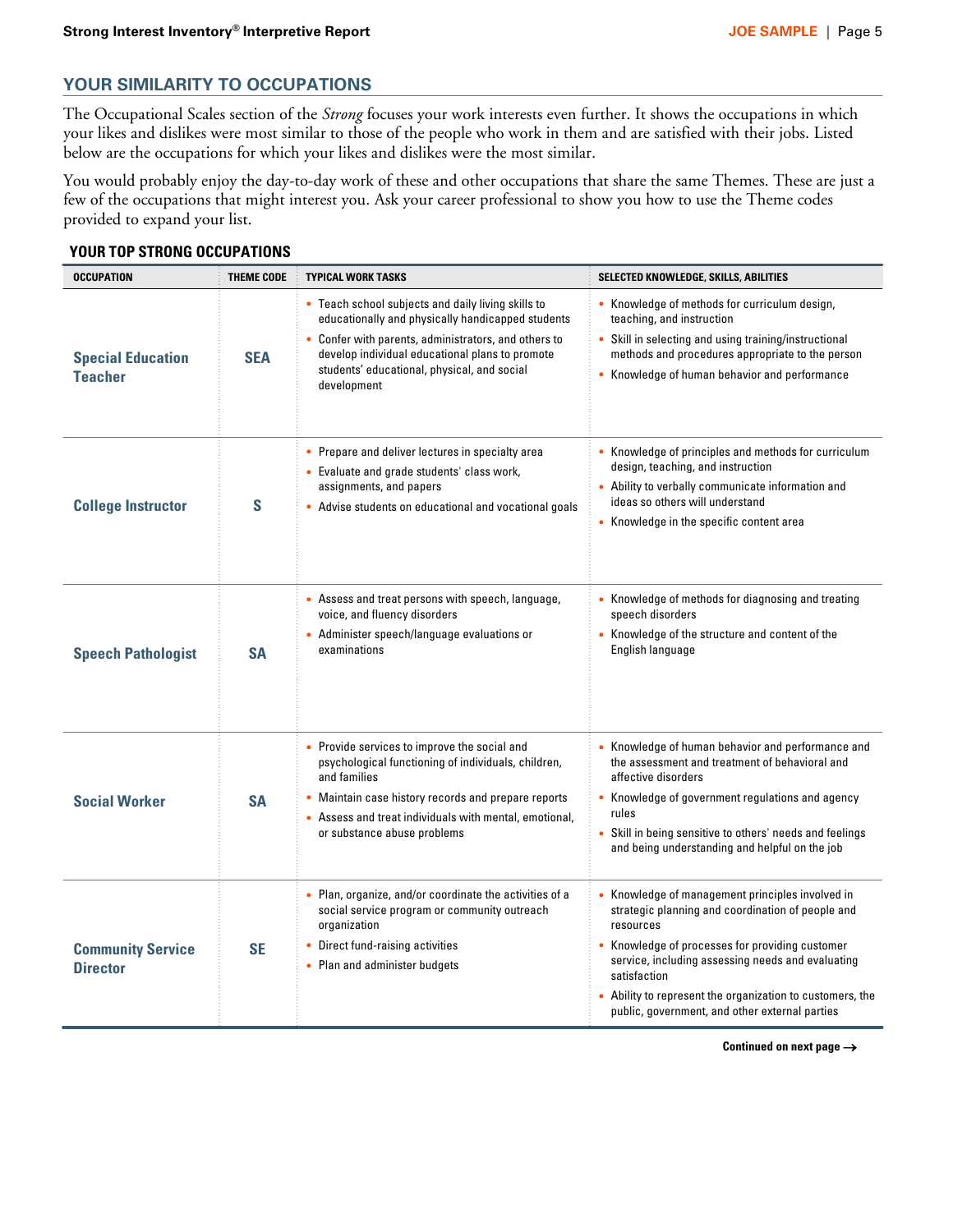## **YOUR TOP STRONG OCCUPATIONS (continued)**

| <b>OCCUPATION</b>                               | <b>THEME CODE</b> | <b>TYPICAL WORK TASKS</b>                                                                                                                                                                                                                                                                                  | SELECTED KNOWLEDGE, SKILLS, ABILITIES                                                                                                                                                                                                                                                       |
|-------------------------------------------------|-------------------|------------------------------------------------------------------------------------------------------------------------------------------------------------------------------------------------------------------------------------------------------------------------------------------------------------|---------------------------------------------------------------------------------------------------------------------------------------------------------------------------------------------------------------------------------------------------------------------------------------------|
| <b>Corporate Trainer</b>                        | <b>AES</b>        | • Conduct training and development programs to help<br>workers maintain or improve job skills<br>• Present information using a variety of instructional<br>techniques and formats<br>• Evaluate training programs and materials                                                                            | • Knowledge of principles and methods of training<br>design<br>• Ability to verbally communicate information and<br>ideas so others will understand                                                                                                                                         |
| <b>Advertising</b><br><b>Account Manager</b>    | <b>AE</b>         | • Plan and administer advertising policies and<br>programs<br>• Oversee production of ads, contests, and coupons to<br>create interest in a product or service<br>• Coordinate activities of sales, media, graphic arts,<br>and finance professionals                                                      | • Knowledge of marketing strategy, promotions,<br>product demonstration, sales techniques<br>• Knowledge of media production, communication, and<br>dissemination methods<br>• Ability to convey information clearly and effectively                                                        |
| <b>Elementary School</b><br><b>Teacher</b>      | S                 | • Teach basic academic and social skills<br>• Prepare, administer, and grade tests and<br>assignments<br>• Confer with interested parties to resolve students'<br>behavioral and academic problems                                                                                                         | • Knowledge of principles and methods for curriculum<br>design, teaching, and instruction<br>• Ability to verbally communicate information and<br>ideas so others will understand                                                                                                           |
| <b>Broadcast</b><br><b>Journalist</b>           | AE                | • Report and write news stories for broadcast,<br>describing the background and details of events<br>• Conduct taped or filmed interviews<br>• Investigate breaking news such as disasters or<br>crimes, and human interest stories                                                                        | • Knowledge of media production, communication, and<br>dissemination techniques and methods<br>• Ability to verbally communicate information and<br>ideas so others will understand                                                                                                         |
| <b>Parks &amp; Recreation</b><br><b>Manager</b> | <b>SE</b>         | Organize, lead, and promote interest in recreational<br>activities such as arts, crafts, sports, games,<br>camping, and hobbies<br>• Evaluate equipment and facilities and adapt activities<br>to meet participant needs<br>• Enforce rules and regulations of recreational<br>facilities to ensure safety | Knowledge of processes for providing customer<br>service, including assessing needs, meeting quality<br>standards, and evaluating customer satisfaction<br>Knowledge of principles and methods for teaching<br>and instruction<br>• Skill in coordinating the work and activities of others |

### **ACTION STEPS**

- **1. Highlight words or phrases that appeal to you in the Typical Work Tasks column of the chart above. Can you fit these highlighted words or phrases together to design your own unique job?**
- **2. Refer to the last column to determine what knowledge, skills, and abilities you already possess or may need to acquire for any of the occupations that interest you.**
- **3. Visit the O\*NET™ database online at http://online.onetcenter.org to learn more about your top occupations or to expand your list.**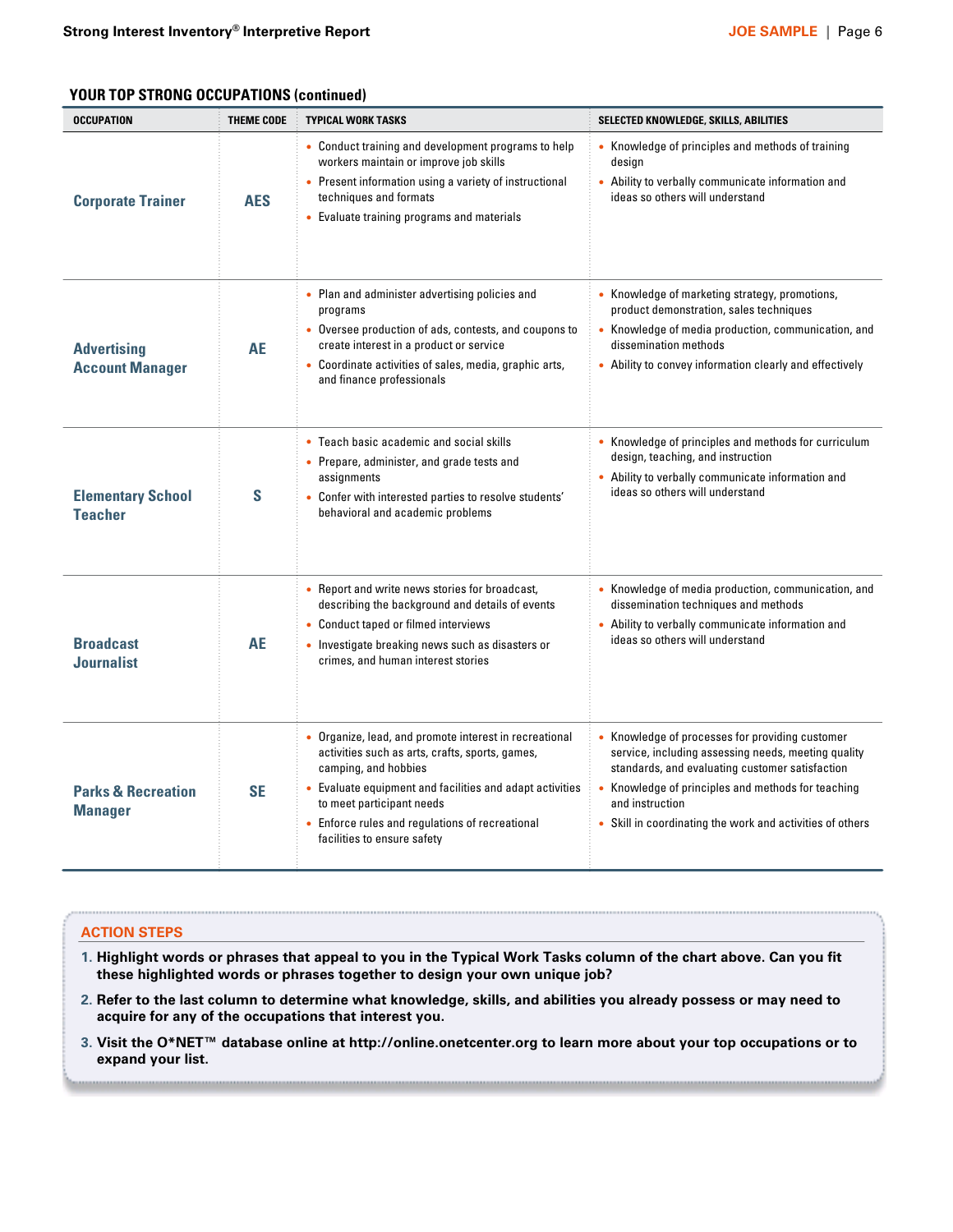## **YOUR PERSONAL STYLE**

Your personal style in five areas is indicated in the chart below, suggesting your unique way of approaching work and learning.

| <b>PERSONAL STYLE SCALE</b> | YOUR SCORE SUGGESTS YOU SHOULD CONSIDER A JOB WHERE                                                                                                                                                                                                    |  |
|-----------------------------|--------------------------------------------------------------------------------------------------------------------------------------------------------------------------------------------------------------------------------------------------------|--|
| <b>Work Style</b>           | You work more with people than with ideas, data, or things<br>$\bullet$<br>You can interact with colleagues or customers on a regular basis<br>$\bullet$<br>You don't have to spend a lot of time alone writing reports or analyzing data<br>$\bullet$ |  |
| <b>Learning Environment</b> | You can learn lots of new ideas<br>٠<br>You can learn from reading and lectures<br>$\bullet$<br>You can apply your learning to abstract problems<br>$\bullet$                                                                                          |  |
| <b>Leadership Style</b>     | You can assume leadership when necessary<br>$\bullet$<br>You can take charge of some projects but not others<br>You can voice your opinion or not, depending on the circumstances<br>۰                                                                 |  |
| <b>Risk Taking</b>          | You don't have to take financial or social risks<br>You can make decisions carefully<br>You can feel secure in your job<br>$\bullet$                                                                                                                   |  |
| <b>Team Orientation</b>     | You can work independently<br>٠<br>You can make decisions on your own<br>$\bullet$<br>You are responsible for your own work and accomplishments<br>۰                                                                                                   |  |

#### **YOUR PERSONAL STYLE SCALE PREFERENCES**

#### **ACTION STEPS**

**Consider your personal style in the five areas listed above. Highlight the phrases you agree with. Cross out those you don't agree with. How do your highlighted phrases relate to the Theme codes that appear elsewhere in your report? What implications do your results have for**

- **· Working with others or alone? (Work Style, Leadership Style, Team Orientation)**
- **· Your approach to learning? (Learning Environment)**
- **· The way you go about your career search? (Risk Taking)**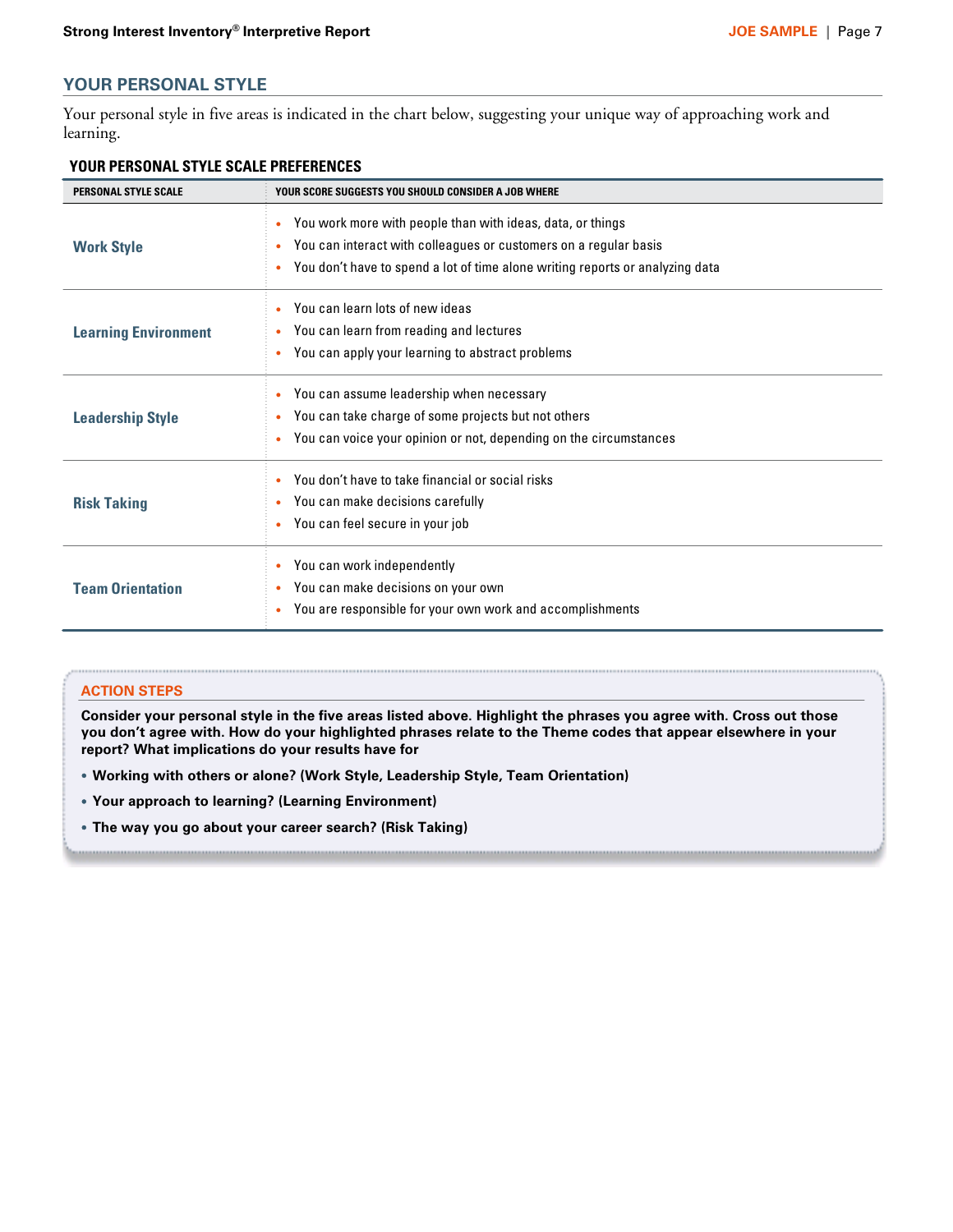## **INTERPRETIVE REPORT SUMMARY**

You have seen throughout your report that your General Occupational Themes, Basic Interests, and Occupations are all related to six personal/occupational categories: Realistic, Investigative, Artistic, Social, Enterprising, and Conventional. The following chart summarizes your personal information from these categories and suggests how each section of your *Strong* report might be represented in your life.

## **SNAPSHOT OF RESULTS**

| YOUR HIGHEST THEMES                                       | PERSONAL AND WORK ENVIRONM                                         |
|-----------------------------------------------------------|--------------------------------------------------------------------|
| • Social                                                  | • Helpful, collaborative, cooperative                              |
| • Artistic                                                | • Creative, flexible, self-expressive                              |
| • Enterprising                                            | • Fast paced, assertive, influential                               |
| <b>SPECIFIC INTERESTS FOR WORK, LEISURE, AND LEARNING</b> |                                                                    |
| • Teaching young people                                   | • Playing team sports                                              |
| • Planning learning activities                            | • Developing advertising campaigns                                 |
| • Explaining what things mean                             | <b>Evaluating profits for new products</b>                         |
| • Teaching physical education                             | • Collecting consumer information                                  |
| • Attending sports events                                 |                                                                    |
| <b>CAREERS THAT MIGHT BE MOST APPEALING TO YOU</b>        |                                                                    |
| • Special Education Teacher                               | • Corporate Trainer                                                |
| • College Instructor                                      | • Advertising Account Manager                                      |
| • Speech Pathologist                                      | <b>• Elementary School Teacher</b>                                 |
| <b>• Social Worker</b>                                    | • Broadcast Journalist                                             |
| <b>• Community Service Director</b>                       | • Parks & Recreation Manager                                       |
| <b>HOW YOU LIKE TO WORK AND LEARN</b>                     |                                                                    |
| • Interacting with others on a regular basis              | • Playing it safe and making decisions carefully                   |
| • Learning new ideas to apply to abstract problems        | • Independently, responsible for your own work and<br>achievements |